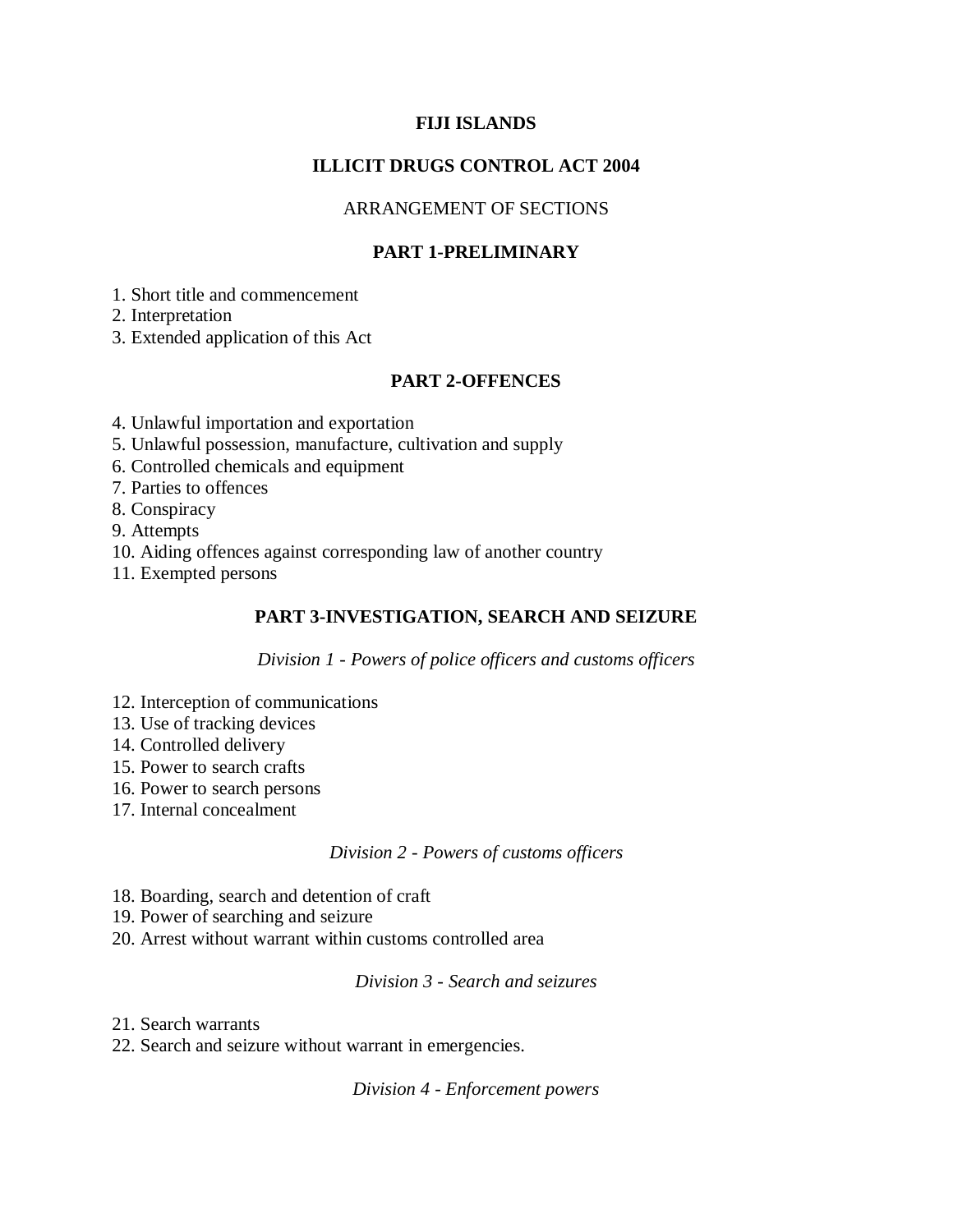- 23. Assistance and use of aids
- 24. Use of reasonable force
- 25. Evidence of authority
- 26. Protection of officers
- 27. Offences against officers
- 28. Protection of informers and undercover police officers
- 29. Authorised officers

#### *Division 5 - Post seizure procedures*

- 30. Disposal and storage of seized illicit drugs
- 31. Forfeiture

## **PART 4-EVIDENTIARY MATTERS**

- 32. Factual presumption relating to possession of illicit drugs
- 33. Factual presumption relating to sample
- 34. Admissibility of official records
- 35. Proof of prohibited import or export of an illicit drug under foreign law
- 36. Analyst certificate as evidence
- 37. Offence of interfering with evidence

## **PART 5-MISCELLANEOUS**

38. Regulations 39. Repeal

Schedule 1 Illicit Drugs Schedule 2 Controlled Chemicals Schedule 3 Controlled Equipment

#### **ILLICIT DRUGS CONTROL ACT 2004**

-------------------

#### **ACT NO. 9 OF 2004**

I assent.

[L.S.]

J.I. ULUIVUDA President

[7th July 2004]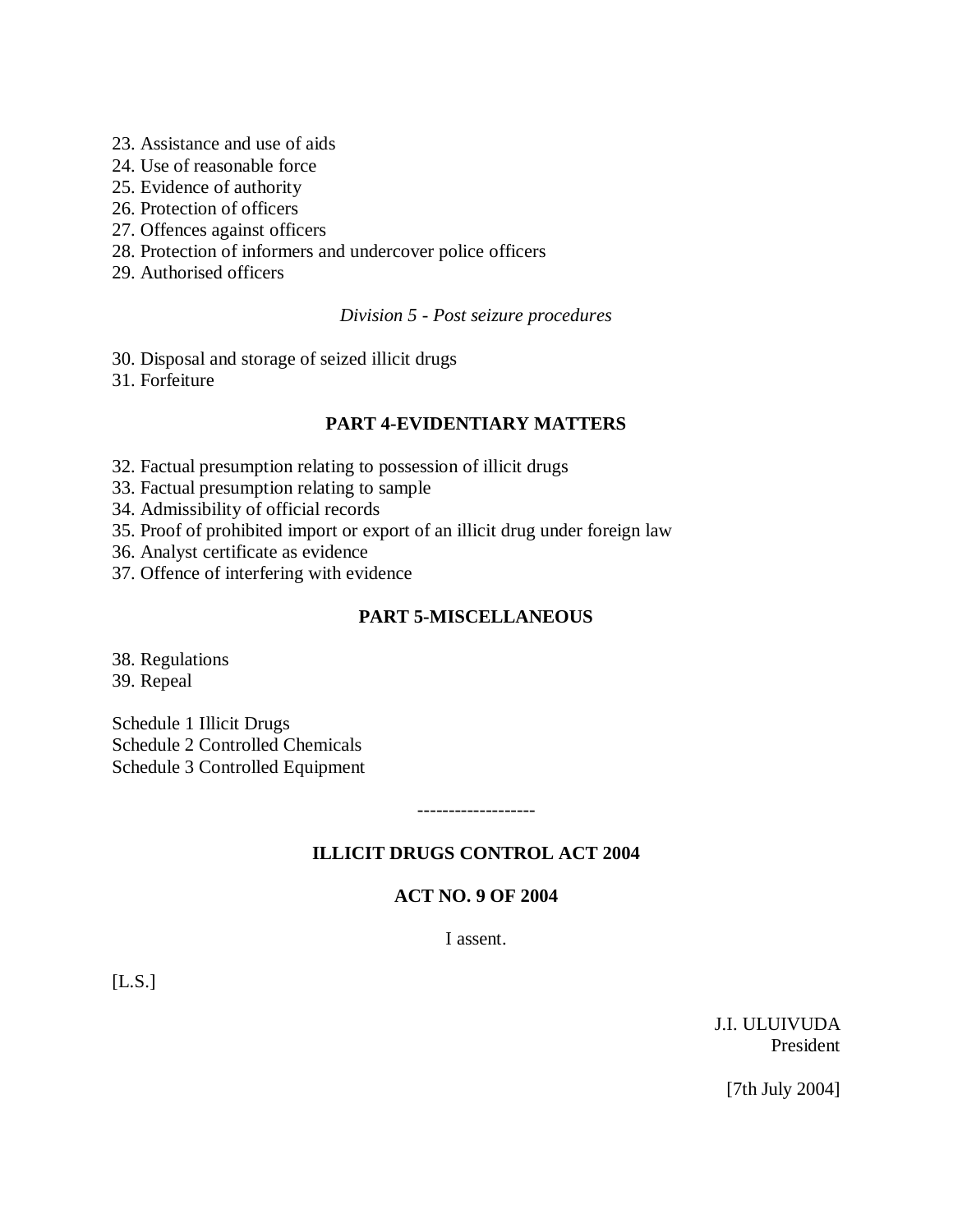## **AN ACT**

#### **TO REGULATE AND CONTROL THE CULTIVATION, MANUFACTURE, IMPORTATION, EXPORTATION, SALE, SUPPLY, POSSESSION, AND USE OF ILLICIT DRUGS AND CONTROLLED CHEMICALS AND FOR RELATED MATTERS**

**ENACTED** by the Parliament of the Fiji Islands-

## **PART 1 - PRELIMINARY**

#### *Short title and commencement*

**1.**-(1) This Act may be cited as the Illicit Drugs Control Act 2004.

(2) This Act comes into force on a date appointed by the Minister by notice in the *Gazette.*

#### *Interpretation*

**2.** In this Act, unless the context otherwise requires-

"authorised officer" means a person or class of persons appointed under section 29;

"cultivate" includes planting, sowing, scattering the seed, growing, nurturing, tending or harvesting, and also includes the separating of opium, coca leaves, cannabis and its extracts from the plants from which they are obtained; and

"cultivation" has a corresponding meaning;

"document" means any record or information and includes-

*(a)* any paper, parchment, or other material used for writing or printing, carrying mark of any type capable of being read;

*(b)* any photograph, or any photographic negative, plate, slide, film, or microfilm, or any photo static negative;

*(c)* any disc, tape, wire, sound track, card, or other material or device in or on which information, sounds, or other data are recorded, stored, or embodied so as to be capable, with or without the aid of some other equipment, of being reproduced therefrom;

*(d)* any material by means of which information is supplied, whether directly or by means of any equipment, to any device used for recording or storing or processing information;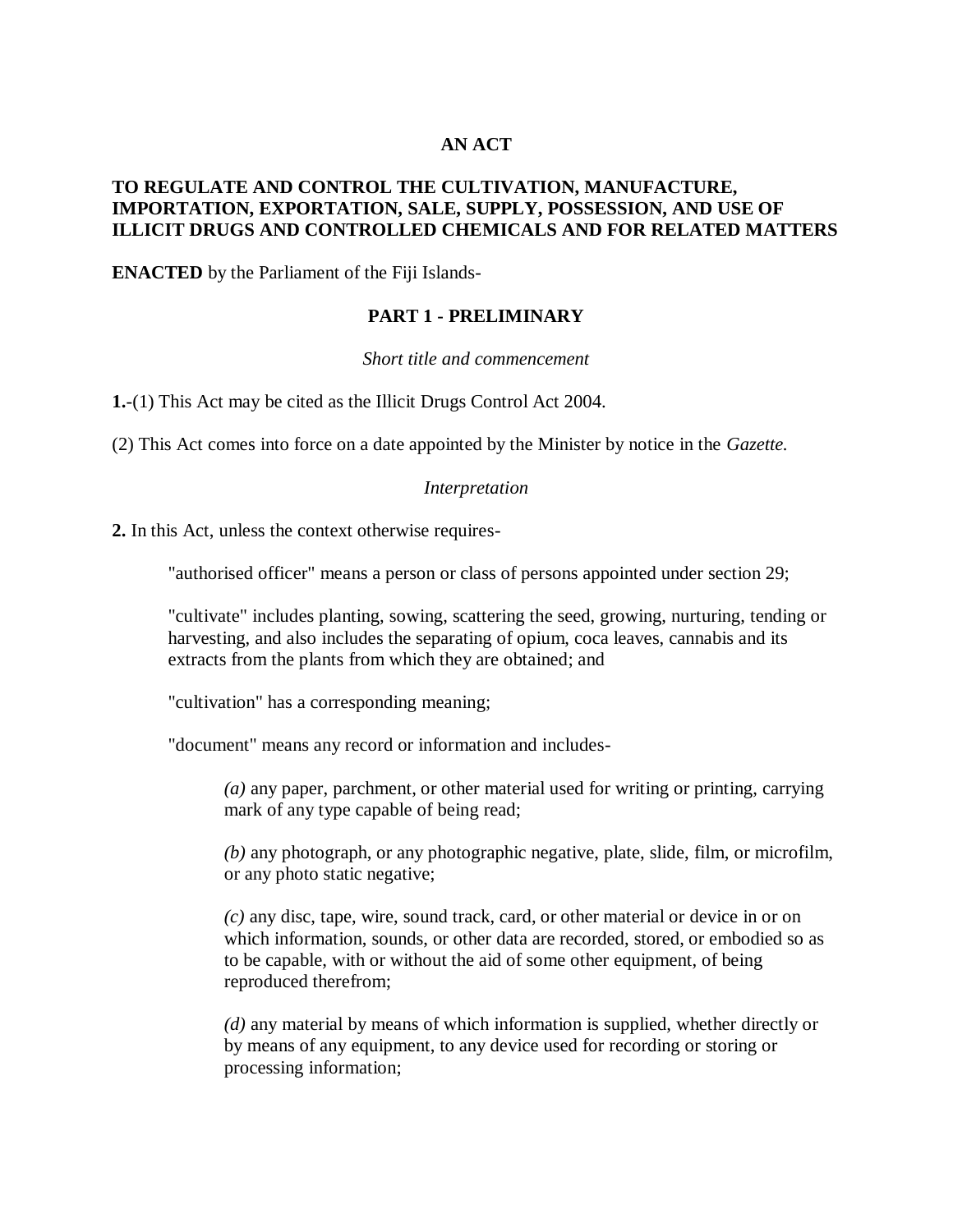*(e)* any material derived, whether directly or by means of any equipment, from information recorded or stored or processed by any device used for recording or storing or processing information;

"controlled chemical" means a controlled chemical listed in Schedule 2 and includes preparation of those controlled chemicals;

"controlled equipment" means anything listed in Schedule 3;

"craft" means any aircraft, ship, boat or other machine or vessel used or capable of being used for the carriage or transportation of persons or goods, or both, by air or water or over or under water;

"customs controlled area" has the same meaning given to "customs area" in the Customs Act;

"evidence", in relation to commission of an offence, includes any information, documents or goods that may assist with the investigation of an offence against this Act, and is not restricted to evidence that is to be produced in court;

"export" means to take, or cause to be taken, out of the Fiji Islands;

"exclusive economic zone" has the meaning given in the Marine Spaces Act (Cap. 158A);

"goods" includes all kinds of movable property including animals;

"illicit drug" means any drug listed in Schedule 1;

"import" means to bring or cause to be brought, into the Fiji Islands and is a continuing process including any stage thereof until any item reaches the intended recipient;

"manufacture" means to carry out any process by which an illicit drug or controlled chemical is produced, and includes extracting, refining, formulating, preparing, mixing, compounding, transforming it into another drug or chemical, making an illicit drug or controlled chemical into dosage form, and packing;

"place" includes any land whether vacant, enclosed or built upon or not and any premises;

"property" includes currency and all other real or personal property of every description, whether situated in the Fiji Islands or elsewhere and whether tangible or intangible, and includes an interest in any such property;

"supply" includes distribute, give, sell and offer to supply;

"utensil" includes any article associated with the manufacture or administration of an illicit drug or controlled chemical;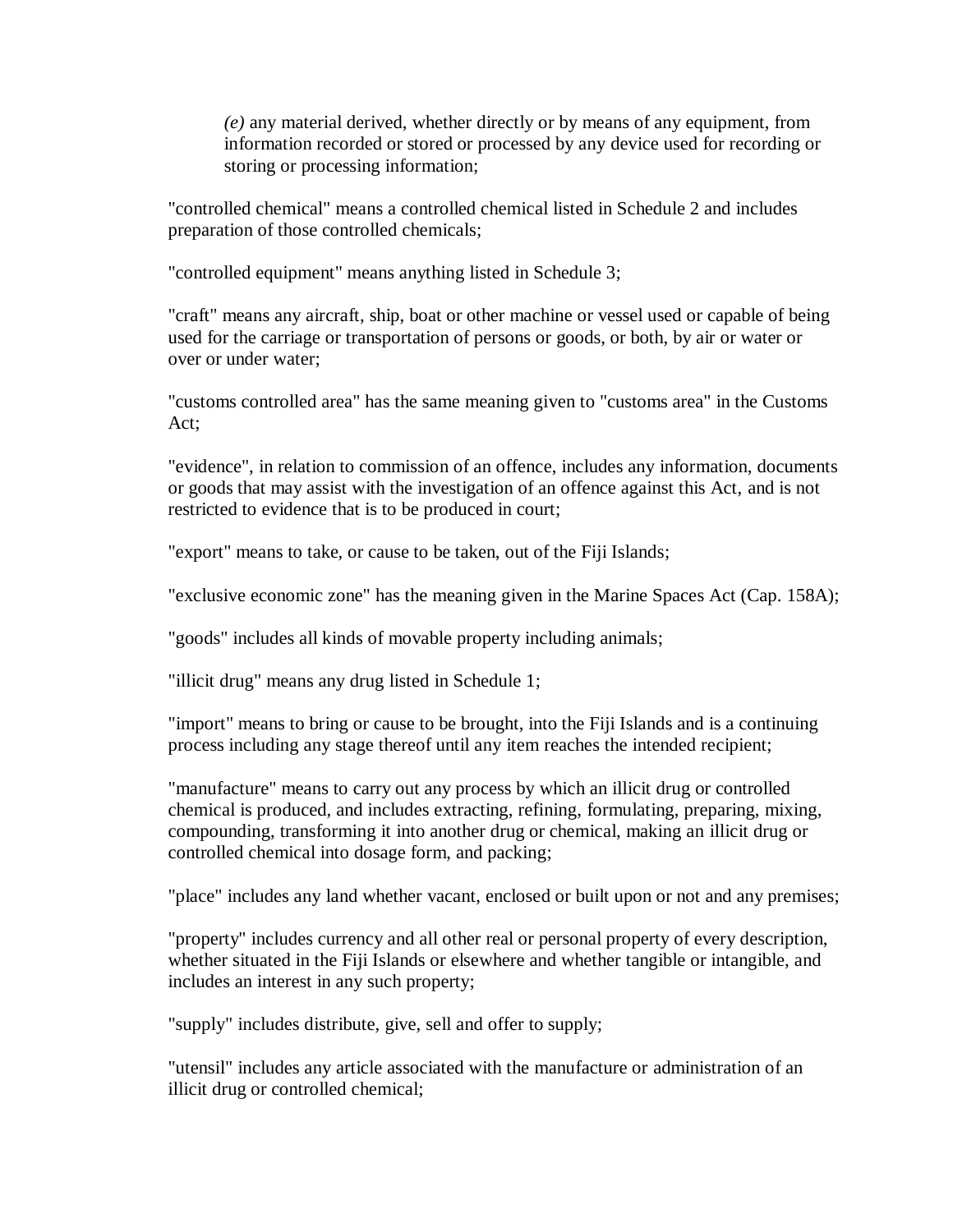"vehicle" includes any type of conveyance for transport by land.

# *Extended application of this Act*

**3.** Notwithstanding section 5 of the Penal Code, this Act extends to the exclusive economic zone.

## **PART 2 - OFFENCES**

*Unlawful importation and exportation*

**4.**-(1) Any person who without lawful authority (proof of which lies upon that person) imports or exports an illicit drug commits an offence and is liable upon conviction to a fine not exceeding \$1,000,000 or to imprisonment for life or both.

(2) In any proceedings under this Part, proof of lawful authority lies upon the accused person.

*Unlawful possession, manufacture, cultivation and supply*

**5.** Any person who without lawful authority-

*(a)* acquires, supplies, possesses, produces, manufactures, cultivates, uses or administers an illicit drug; or

*(b)* engages in any dealings with any other person for the transfer, transport, supply, use, manufacture, offer, sale, import or export of an illicit drug;

commits an offence and is liable on conviction to a fine not exceeding \$1,000,000 or imprisonment for life or both.

*Controlled chemicals and equipment*

**6.** Any person who without lawful authority imports, exports, manufactures, possesses, or supplies any controlled chemical or controlled equipment-

*(a)* knowing that the chemical or equipment is to be used in, or for, the commission of an offence under section 5; or

*(b)* being reckless as to whether that chemical or equipment is to be used in or for the commission of an offence under section 5;

commits an offence and is liable to a fine not exceeding \$1,000,000 or imprisonment for life or both.

*Parties to offences*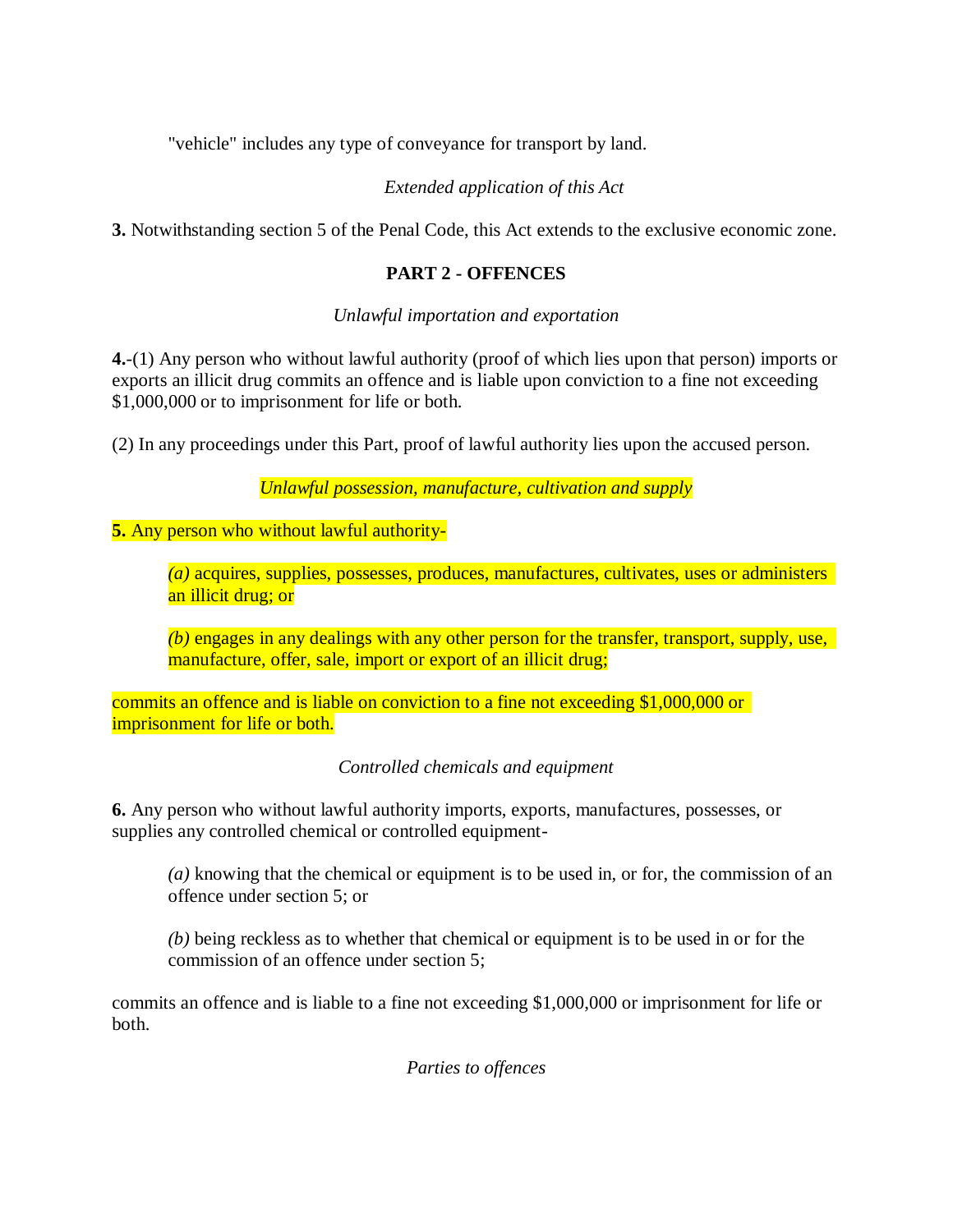**7.** Without prejudice to Chapter V of the Penal Code, any person is a party to an offence against this Act and is deemed to have committed that offence if that person enables any other person to escape punishment or to dispose of the proceeds of the offence.

## *Conspiracy*

**8.** Without prejudice to Chapter XLII of the Penal Code, a person may be found guilty of conspiracy, even though commission of the principal offence was impossible.

#### *Attempts*

**9.** Without prejudice to Chapter XLI of the Penal Code, any person who, having an intent to commit an offence against this Act, does or omits to do an act for the purpose of accomplishing his or her object, commits the offence of attempt to commit the offence intended, whether or not in the circumstances it was possible to commit the offence and is liable on conviction to a fine not exceeding \$500,000 or imprisonment not exceeding 14 years or both.

*Aiding offences against corresponding law of another country*

**10.** A person who in the Fiji Islands aids, incites, counsels, or procures the doing of an act in another country or place, if that act-

*(a)* is punishable under the law corresponding to this section and in force in that country or place; or

*(b)* would, if done in the Fiji Islands, constitute an offence against this section,

commits an offence and is liable to a fine not exceeding \$750,000 or imprisonment not exceeding 20 years or both.

## *Exempted persons*

**11.**-(1) The following persons are exempted from this Act-

*(a)* a person undergoing treatment of a medical condition, who is entering, leaving or transiting through the Fiji Islands, may possess such quantities of an illicit drug that have been lawfully prescribed or supplied to that person or person under his or her care for the purpose of treating a medical condition for a period of not more than one month;

*(b)* a person whose lawful occupation or profession involves the possession, supply, or administration of an illicit drug, controlled chemical or controlled equipment is exempted from the offences contained in sections 5 and 6 if such possession, supply, or administration is for the specific purpose of his or her lawful occupation; and

*(c)* any person may possess such quantities of an illicit drug that have been lawfully prescribed or provided for the purpose of treating a medical condition to that person or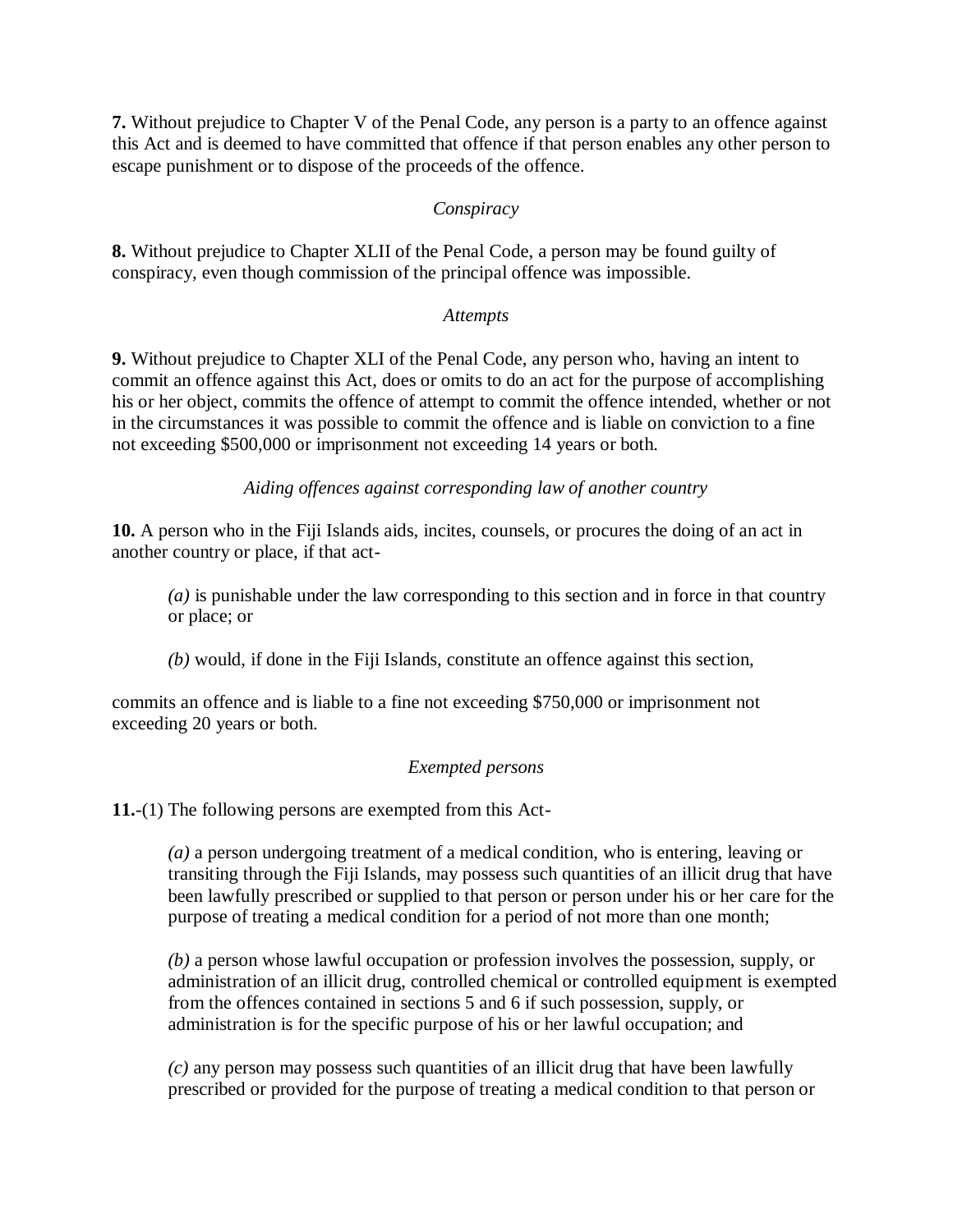person under his or her care.

(2) The Minister for Health, in consultation with the Pharmacy and Poisons Board established under the Pharmacy and Poisons Act, may issue a licence with or without conditions for the lawful import, export, or manufacture of an illicit drug, controlled chemical or controlled equipment.

## **PART 3 - INVESTIGATION, SEARCH AND SEIZURE**

*Division 1-Powers of police officers and customs officers*

#### *Interception warrants*

**12.**-(1) A High Court Judge may, upon written application-

*(a)* from a police officer of or above the rank of inspector stating that the police officer has reasonable grounds to suspect or believe that a person has committed, is committing or is about to commit any offence against this Act;

*(b)* from a customs officer of or above senior customs officer stating that the customs officer has reasonable grounds to suspect or believe that a person has committed, is committing or is about to commit an offence against section 4,

if satisfied that there are reasonable grounds for that suspicion or belief, issue a warrant authorising the covert monitoring and recording, by any means, of the conduct and communications, including telecommunications, of the person.

(2) A warrant issued under this section may be renewed by further application.

(3) A warrant issued under this section authorises all police officers or, in the case of an application under subsection  $(1)(b)$ , all customs officers together with any assistants appointed under section 23 and authorised officers appointed under section 29-

*(a)* to overtly or covertly enter or, in the case of a renewed warrant, re-enter any place specified in the warrant, by force if necessary, for the purpose of executing the warrant; and

*(b)* in the case of a renewed warrant, to continue monitoring and recording pursuant to the original warrant subject to any variation specified in accordance with subsection  $(7)(g)$ .

(4) If the circumstances are such that a written application under subsection (1) is not reasonably practicable, an application may be made orally, including by telephone.

(5) An application, whether in writing or made orally, must particularise the following-

*(a)* the facts relied upon to show reasonable grounds for suspicion or belief;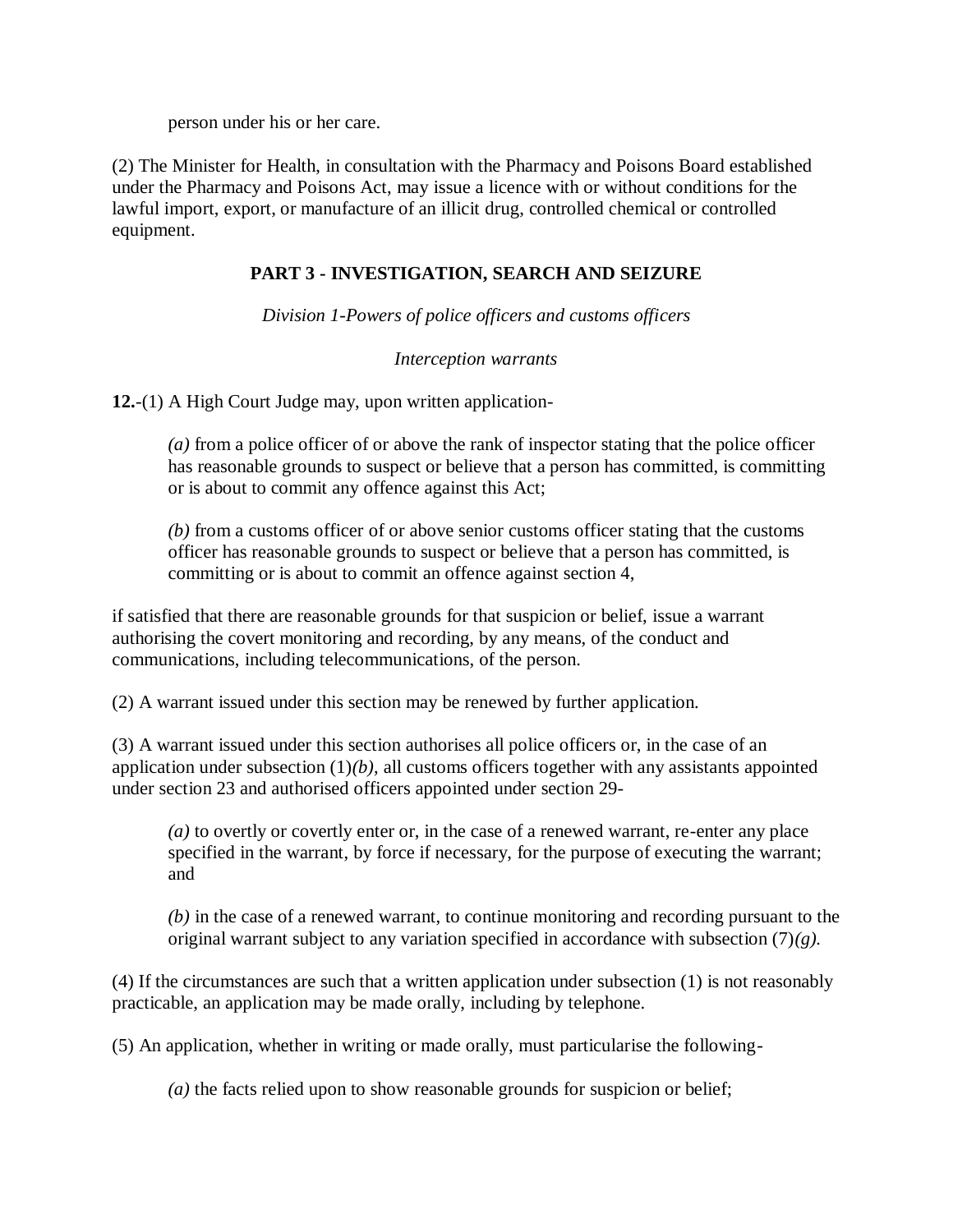*(b)* the manner by which it is proposed to undertake the monitoring;

*(c)* the name or names of the person or persons to be monitored, if known;

*(d)* the place at which it is intended to monitor the person;

*(e)* the identity of any person who may be required by the court to provide assistance for the purpose of giving effect to the warrant;

*(f)* the requested duration of the warrant; and

*(g)* where the application is oral, the circumstances said to render a written application not reasonably practicable.

(6) In determining whether a warrant should be granted under this section, the High Court Judge shall have regard to the following-

*(a)* the nature and gravity of the offence in respect of which the warrant is sought;

*(b)* the extent to which the privacy of any person is likely to be affected;

*(c)* alternative means of obtaining the information or evidence sought and the extent to which employing these means could prejudice the investigation, through delay or any other reason;

*(d)* the extent to which information that may be obtained is likely to assist the investigation of the offence;

*(e)* the evidentiary value of any information sought to be obtained;

*(f)* any previous warrant sought or issued in connection with the same offence;

 $(g)$  in the case of an oral application, the circumstances that render a written application not reasonably practicable.

(7) A warrant issued under this section shall-

*(a)* specify the manner by which monitoring is authorised;

*(b)* if known, specify the name of any person or persons who maybe monitored;

*(c)* specify the place or places at which monitoring is authorised;

*(d)* specify any conditions subject to which premises may be entered pursuant to the warrant;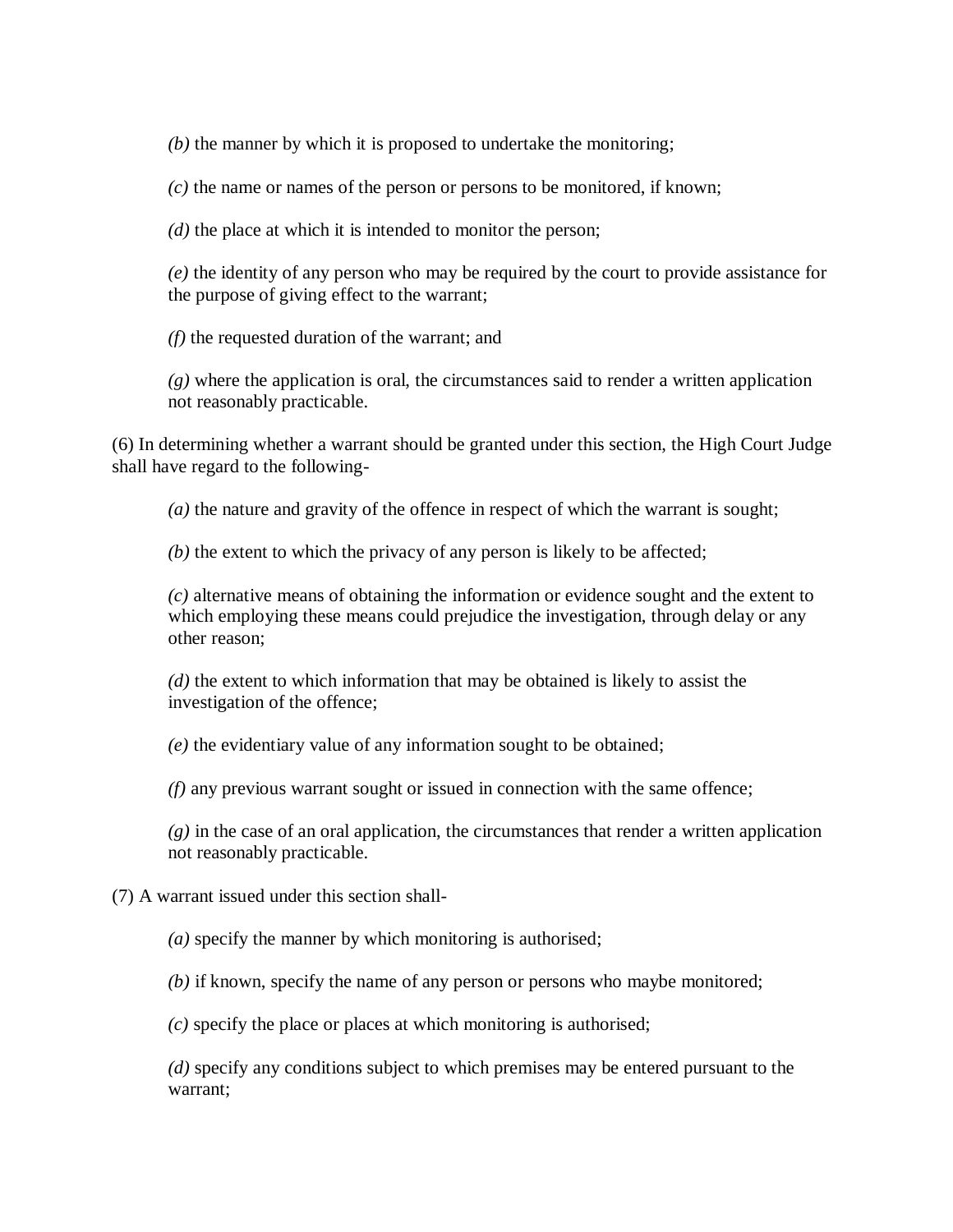*(e)* specify any person required to provide assistance for the purpose of giving effect to the warrant and order that person to provide such assistance;

*(f)* specify the duration of the warrant;

*(g)* in the case of a renewed warrant, specify any variation to the authority conferred by the previous warrant; and

*(h)* authorise and require the retrieval of the monitoring and recording device.

(8) A warrant issued pursuant to an oral application is valid for 48 hours.

(9) Where-

(a) in the case of a warrant issued under subsection  $(1)(a)$ , the Commissioner of Police; or

*(b)* in the case of a warrant issued under subsection (1)*(b),* the Comptroller of Customs;

is satisfied that the grounds upon which a warrant was issued have ceased to exist, the Commissioner or the Comptroller, as the case may be, must, if the warrant is still in force, cancel the warrant in writing.

(10) A High Court Judge may revoke a warrant issued under this section that is in force.

# *Tracking warrants*

**13.**-(1) A police officer of or above the rank of inspector who suspects or believes on reasonable grounds that it is expedient for the investigation of an offence against this Act or if a customs officer of or above the rank of senior customs officer suspects or believes on reasonable grounds that it is expedient for the investigation of an offence against section 4, the police officer or the customs officer may authorise the placement of a tracking device in or on any craft, vehicle or goods and may subsequently service or retrieve that device.

(2) If placement, service or retrieval of the tracking device requires covert or forcible entry onto or into any premises, the police officer or customs officer must apply in writing to a High Court Judge for a warrant to so enter.

(3) If the circumstances are such that a written application under subsection (1) is not reasonably practicable, an application may be made orally, including by telephone.

(4) Upon application pursuant to this section, a High Court Judge may, if satisfied that there are reasonable grounds to believe that the tracking device will yield information or evidence relating to the commission of an offence against this Act, issue a warrant authorising covert or forcible entry, or both covert and forcible entry, for the purpose of placing, servicing and retrieving the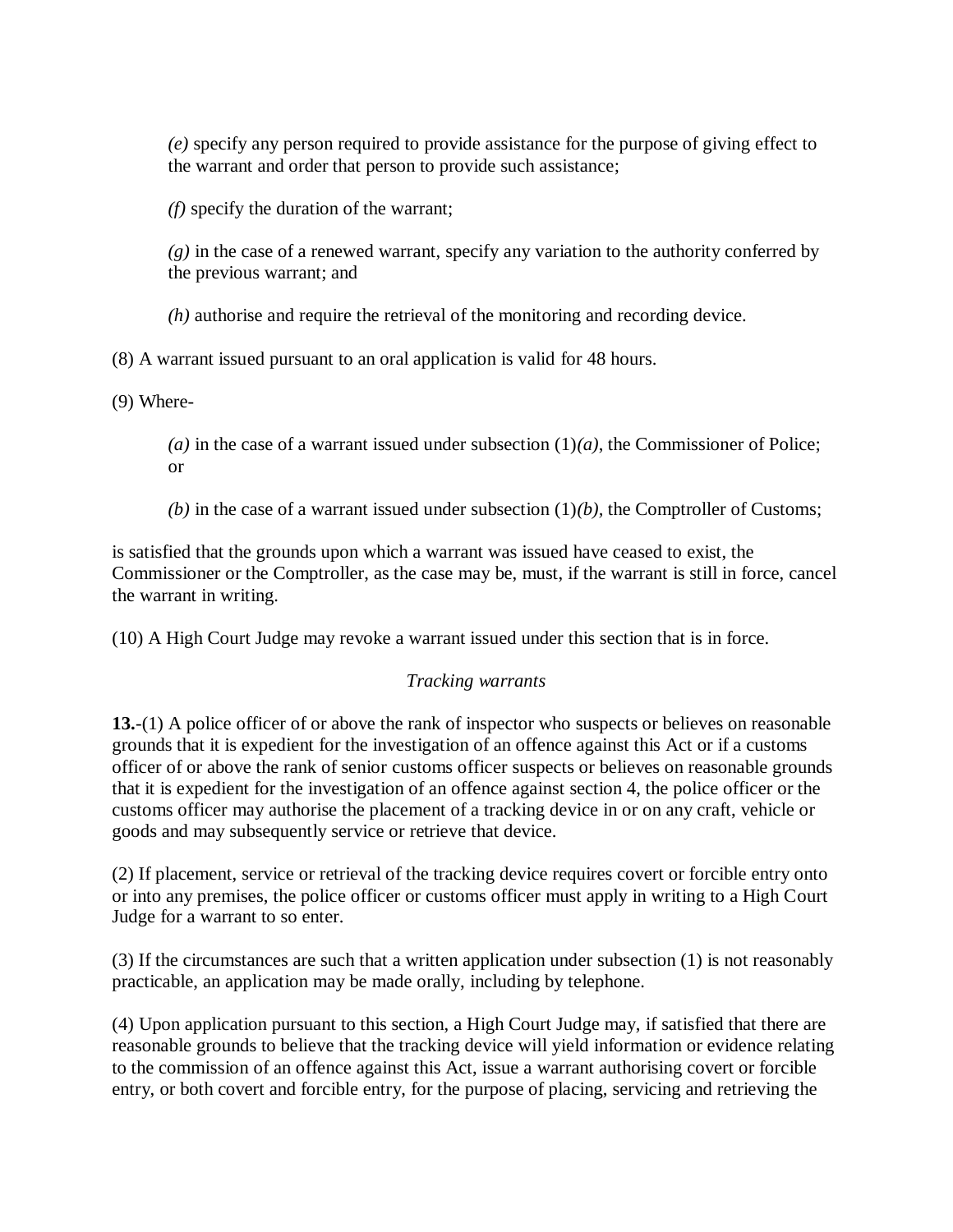device.

(5) A warrant issued under this section may be renewed by further application.

(6) A renewed warrant authorises-

*(a)* covert or forcible entry or both covert and forcible entry for the purpose of placing, servicing and retrieving the tracking device; and

*(b)* the continued use of any tracking device pursuant to the original warrant subject to any variation specified in accordance with subsection (9)*(f).*

(7) An application, whether in writing or made orally, must particularise the following-

*(a)* the facts relied upon to show reasonable grounds for the suspicion or belief referred to in subsection (1);

*(b)* the manner by which it is proposed to undertake the tracking;

*(c)* the craft, vehicle or goods to be tracked;

*(d)* the requested duration of the warrant; and

*(e)* where the application is oral, the circumstances said to render a written application not reasonably practicable.

(8) In determining whether a warrant should be granted under this section, the High Court Judge shall have regard to-

*(a)* the nature and gravity of the offence in respect of which the warrant is sought;

*(b)* alternative means of obtaining the information or evidence sought, the reliability of those alternative means and the resources required to employ them;

*(c)* the extent to which information that may be obtained is likely to assist the investigation of the offence;

*(d)* the evidentiary value of any information sought to be obtained;

*(e)* any previous warrant sought or issued in connection with the same offence; and

in the case of an oral application, the circumstances said to render a written application not reasonably practicable.

(9) A warrant issued under this section shall-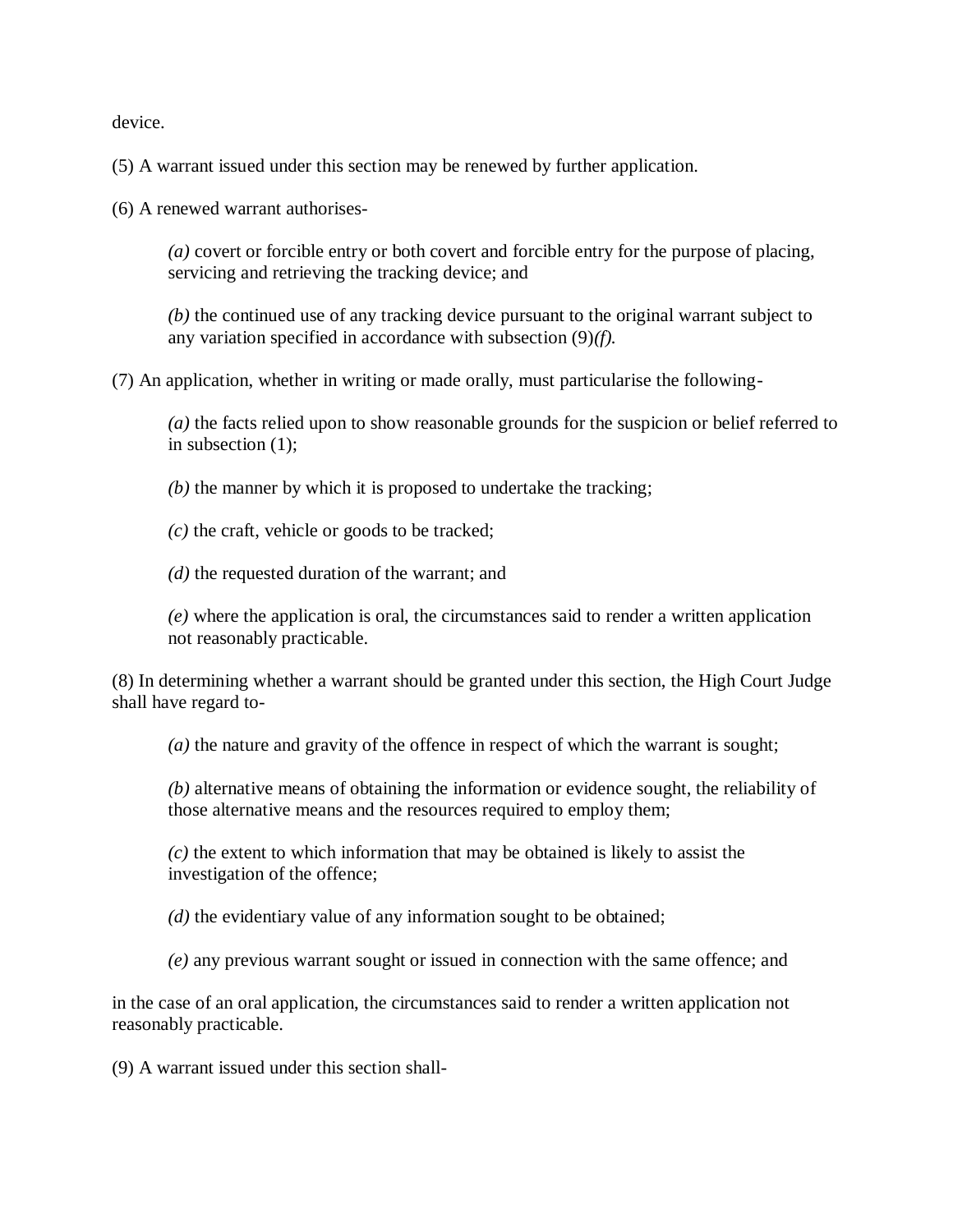*(a)* specify the manner by which tracking is authorised;

*(b)* specify the craft, vehicle or goods that may be tracked;

*(c)* specify the premises, vehicle or craft that may be entered pursuant to the warrant;

*(d)* specify any conditions subject to which premises, vehicle, craft or goods may be entered pursuant to the warrant;

*(e)* specify the duration of the warrant;

*(f)* in the case of a renewed warrant, specify any variation to the authority conferred by the previous warrant; and

*(g)* authorise and require the retrieval of the tracking device.

(10) A warrant issued pursuant to an oral application is valid for 48 hours.

(11) Where the Commissioner of Police or, in the case of a warrant obtained by a customs officer, the Director General of Customs is satisfied that the grounds upon which a warrant was issued have ceased to exist, the Commissioner or Director General must, if the warrant is still in force, cancel the warrant by instrument in writing.

(12) A warrant issued under this section and still in force may be revoked by a High Court Judge.

(13) Mere external placement of a tracking device upon any craft, vehicle or goods does not constitute entry requiring a warrant.

## *Controlled delivery*

**14.**-(1) If a police officer of or above the rank of inspector suspects on reasonable grounds that any person has committed, is committing or is about to commit an offence against this Act or a customs officer of or above the position of senior customs officer suspects on reasonable grounds that any person has committed, is committing or is about to commit an offence against section 4, the officer may authorise the conveyance of an illicit drug, controlled chemical or controlled equipment or of property suspected to be directly or indirectly derived from the commission of an offence against this Act (hereinafter referred to as a "controlled delivery").

(2) Notwithstanding any other written law, authorisation of a controlled delivery includes authorisation of-

*(a)* the arrival into, departure from or transit through the Fiji Islands of any craft, vehicle or person undertaking the controlled delivery;

*(b)* forcible and covert entry into any craft or vehicle and into anything containing the items subject to the controlled delivery for the purpose of replacing all or any part of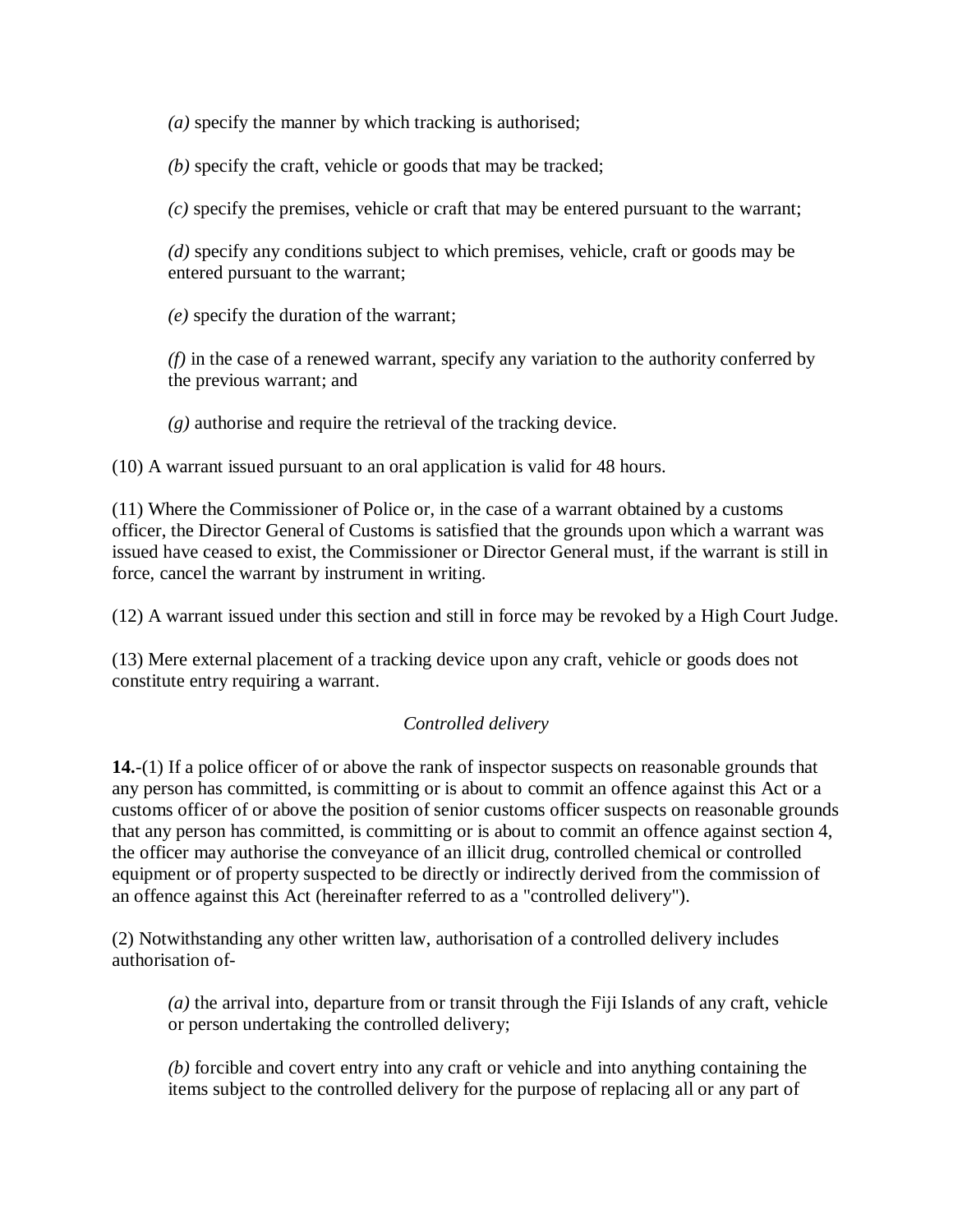those items or placing a tracking device upon them;

(3) The placement of a tracking device pursuant to subsection (2)*(b)* does not require a warrant under section 13.

## *Power to search crafts*

**15.**-(1) Where a police officer or a customs officer has reasonable cause to suspect that there is in or on any craft, or vehicle that is within any customs controlled area-

- *(a)* an illicit drug, controlled chemical or controlled equipment;
- *(b)* any evidence relating to any offence under this Act,

the police officer or customs officer may search that craft or any vehicle, person or goods within the area and may stop and detain the craft or any vehicle or person for that purpose.

(2) Any person who prevents or obstructs the exercise of the powers conferred by this section commits an offence and may be arrested without warrant, and is liable on conviction to a fine not exceeding \$10,000 or imprisonment not exceeding 6 months or both.

## *Power to search persons*

**16.** If a police officer has reasonable cause to suspect that any person has committed an offence against this Act or is in possession of an illicit drug, controlled chemical or controlled equipment that officer may detain and search that person and may seize any item that the officer reasonably suspects relates to the commission of an offence against this Act.

## *Internal examination orders*

**17.**-(1) If a police officer or a customs officer has reasonable cause to suspect that a person is transporting an illicit drug by concealing it inside that person's body, the officer may cause that person to be detained for the purpose of search and internal examination of that person's body.

(2) An officer detaining any person under subsection (1) must-

*(a)* inform the detained person of the reason for the detention in words sufficient to reasonably provide notice of the reason for detention; and

*(b)* ask the detained person for consent to undergo internal examination.

(3) If the detained person refuses to consent to an internal examination, a High Court Judge may upon oral application, including application by telephone, grant an order authorising the internal examination and continued detention of the detained person for a period not exceeding 10 days.

(4) An internal examination order also authorises the seizure and analysis of anything discharged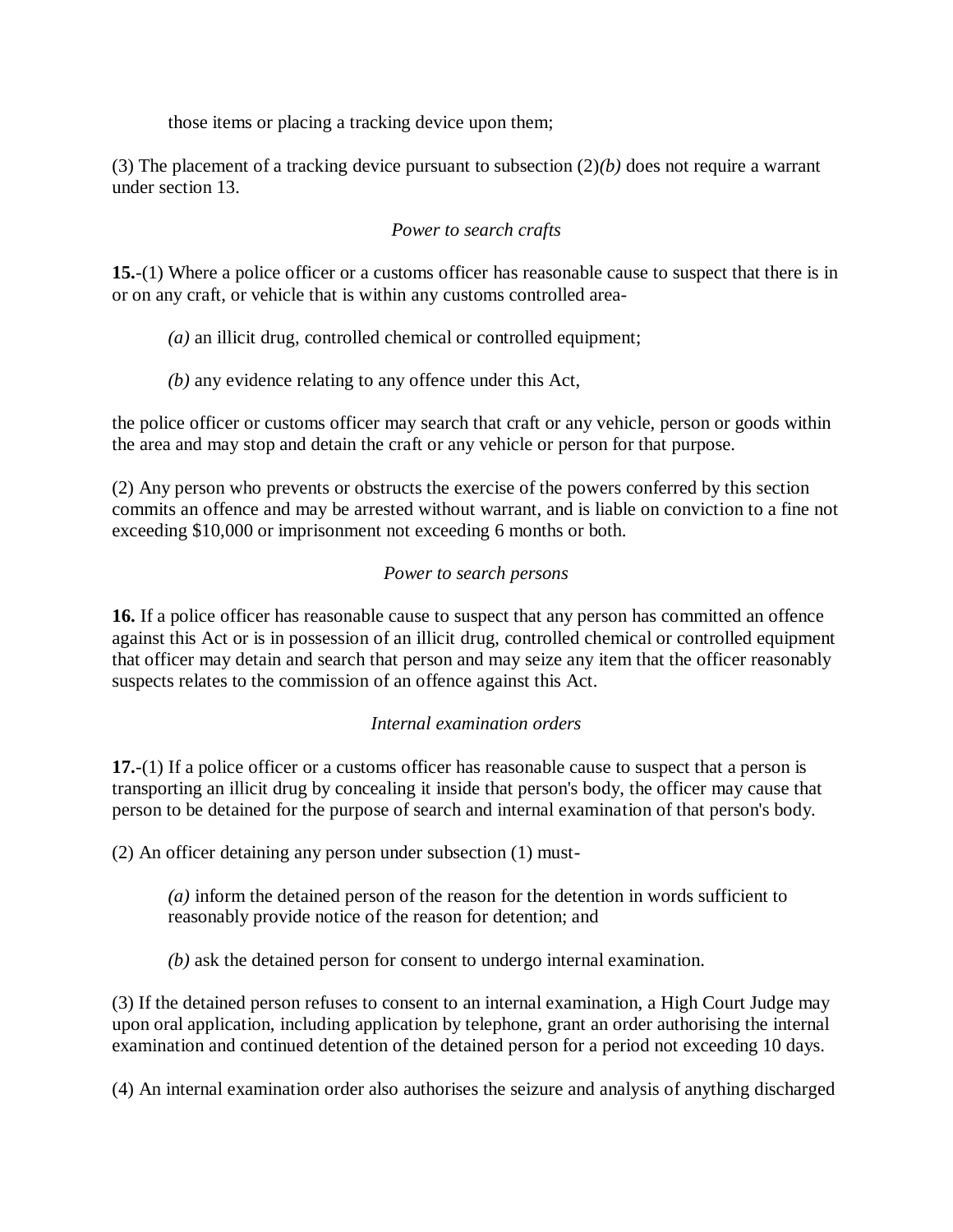from the body of the person detained.

(5) A person subject to an internal examination order is required to submit to such examination by a registered medical practitioner as is reasonably necessary to establish whether that person is internally concealing an illicit drug and, in the absence of such submission, may be subject to such force as is reasonable to undertake such examination.

(6) An internal examination order may be renewed upon further application.

(7) Where an internal examination order is in force and the Commissioner of Police or, if the officer detaining the person is a customs officer, the Director General of Customs is satisfied that there is no cause for further detention, the detained person must be released from detention under the order.

*Division 2-Powers of customs officers*

*Boarding, search and detention of craft*

**18.-**(1) A customs officer may stop and board a craft at any time while the craft is in the Fiji Islands;

*(a)* at any time while the craft is in the Fiji Islands;

*(b)* that is in the exclusive economic zone; or

*(c)* that is registered in the Fiji Islands and that is not within the territorial sea of any country;

if the officer has reason to suspect that the craft is or has been involved in the commission of an offence against this Act.

(2) A customs officer may, when necessary for the exercise of his or her functions under this Act, direct the craft be taken to a suitable place and detain it for the purpose of search.

(3) On boarding a craft, a customs officer may search and detain the craft, anyone on it and anything on it including its cargo and may undertake tests and take samples of anything on the craft.

(4) A customs officer may question any person on board the craft or require the production of any documents relating to the craft or anything on the craft and may copy any documents produced.

(5) A customs officer may seize and detain anything found on the craft which appears upon reasonable grounds to be evidence of an offence against this Act.

(6) A customs officer boarding a craft may remain on the craft for such time as is reasonably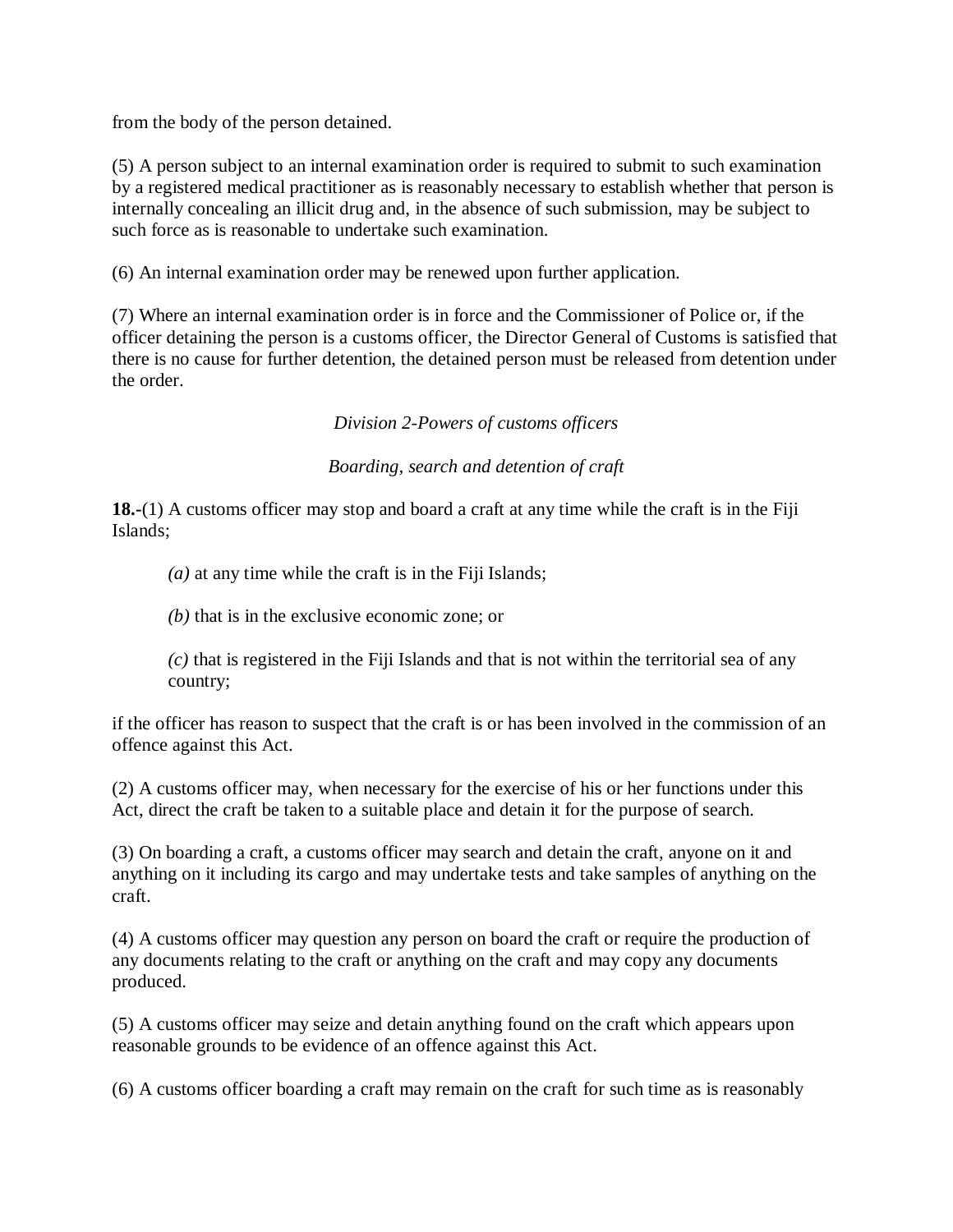necessary for the purpose of boarding, searching and detaining the craft.

(7) If a craft fails to stop at the request of a customs officer, it may be pursued into international waters and such action as is reasonably necessary may be undertaken to stop the craft provided that reasonable steps have first been taken to communicate the request.

(8) The master or commander of the craft must provide any customs officer who remains on board the craft with proper and sufficient food and suitable accommodation and no charge is to be levied.

(9) A customs officer may require the master, a member of the crew or any person on board to take such action as may be reasonably incidental to the exercise of any of the powers in subsections (1) to (8).

(10) A master or commander of a craft or any other person who contravenes a provision of this section commits an offence and is liable on conviction to a fine not exceeding \$250,000 or to imprisonment not exceeding 7 years or both and for the forfeiture of the craft.

## *Powers of search and seizure*

**19.**-(1) A customs officer who has reasonable cause to suspect that a person has committed an offence against this Act or is in possession of an illicit drug, controlled substance or controlled equipment may stop, detain and search that person if the person-

*(a)* has arrived in, or is intending to depart from, the Fiji Islands as a passenger or a crew member of a craft:

*(b)* is the master or commander of a craft that has arrived in, or is about to depart from, the Fiji Islands; or

*(c)* is arriving in, departing from or is within a customs controlled area.

(2) A customs officer may seize any evidence reasonably suspected to relate to the commission or intended commission of an offence against this Act.

#### *Arrest without warrant within customs controlled area*

**20.** If a customs officer has reasonable grounds to suspect that a person within a customs controlled area has committed an offence against this Act, the officer may arrest the person without warrant and must deliver the person into the custody of the police as soon as practicable.

*Division 3- Search and seizure*

*Search warrants*

**21.**-(1) A Magistrate may, upon written application-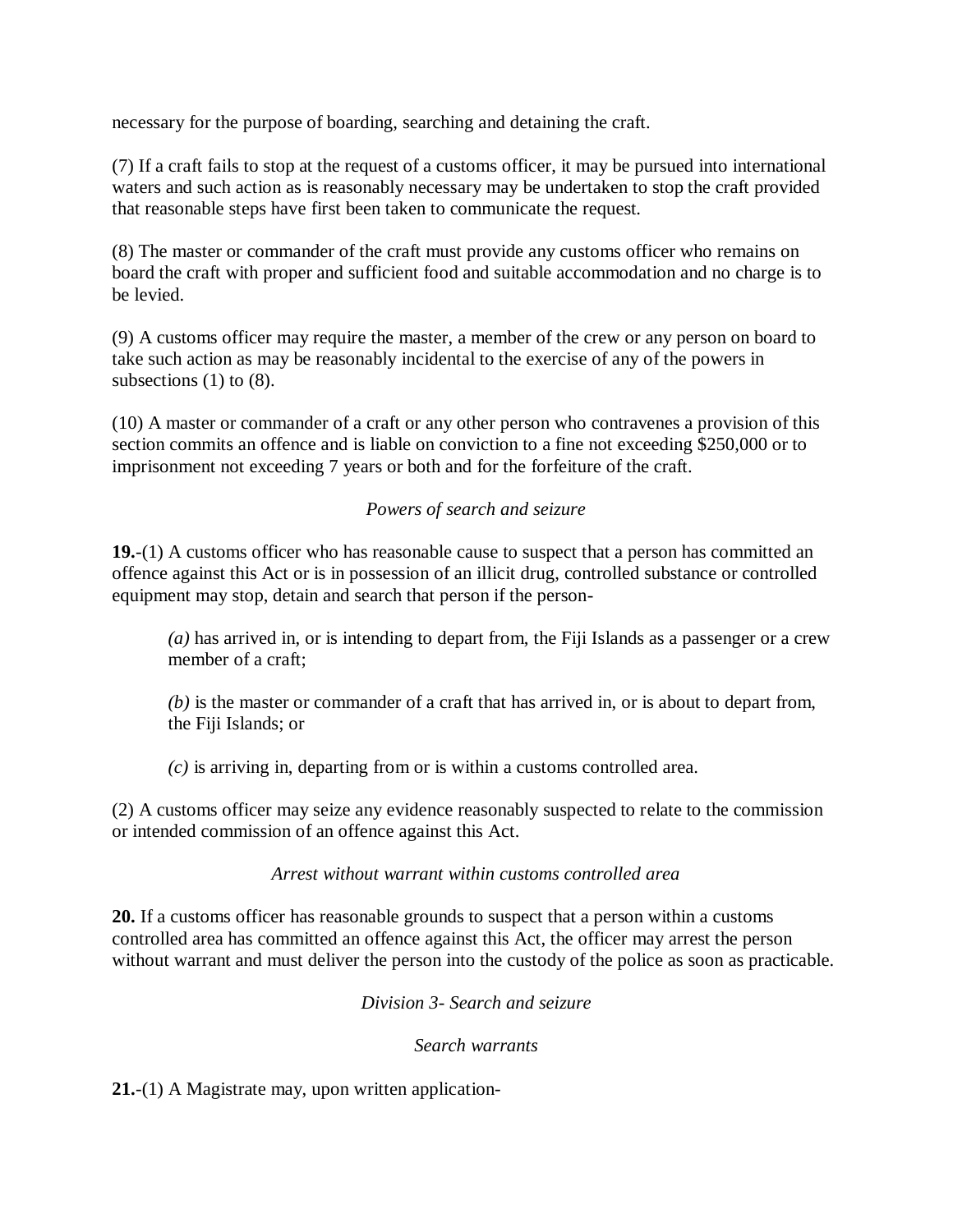*(a)* from a customs officer stating that the customs officer has reasonable grounds to suspect or believe that an offence against section 4 has been committed; or

*(b)* from a police officer stating that the police officer has reasonable grounds to suspect or believe that an offence against this Act has been committed;

and stating that there is in or on any place evidence or information relating to the commission of that offence, if he or she is satisfied that there are such reasonable grounds, issue a warrant authorising the search of that place.

(2) Any warrant issued pursuant to subsection (1) authorises any customs officer, any police officer, any assistants appointed under section 23 and any persons authorised under section 29-

*(a)* at any time to enter upon and search the place;

*(b)* to search and detain for the purpose of search-

(i) any person found at or in the place;

(ii) any person about to enter the place; and

(iii) any goods at the place, including any goods in the apparent control of any person referred to in paragraphs (i) and (ii); and

*(c)* to seize-

(i) any evidence or information reasonably suspected to relate to the commission of the offence;

(ii) any illicit drug, controlled chemical or controlled equipment;

(iii) any goods reasonably suspected to have derived from an offence against this Act.

#### *Search and seizure without warrant in emergencies*

**22.** A police officer may exercise any of the powers in section 21 without a warrant if the grounds for obtaining a warrant under that section exist and the officer believes on reasonable grounds that it is necessary to do so in order to prevent the concealment, loss or destruction of anything connected with an offence against this Act.

*Division 4-Enforcement powers*

*Assistance and use of aids*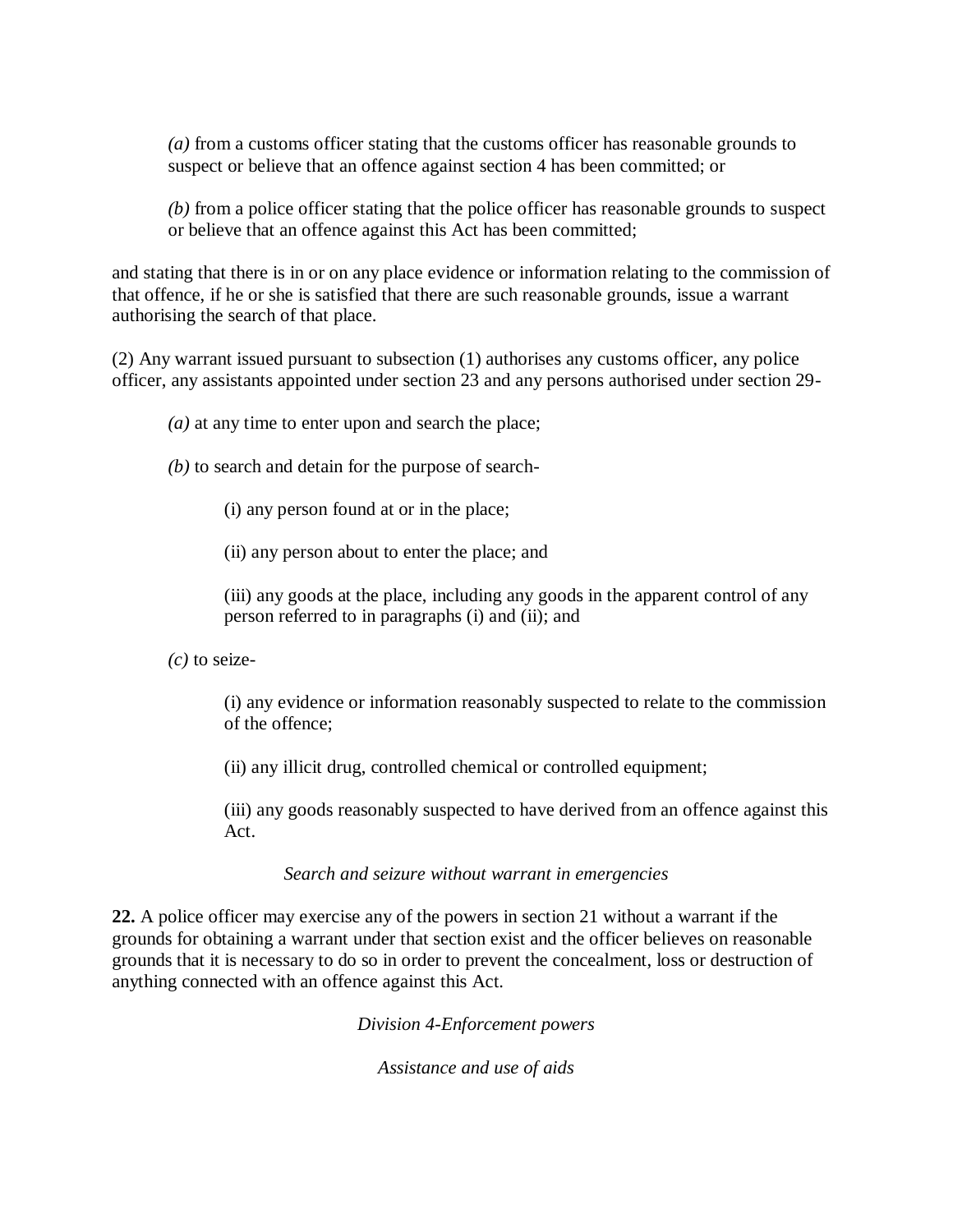**23.** In exercising any power of monitoring, surveillance, inspection, examination, controlled delivery, boarding, entry or search conferred by this Act, a police officer, a customs officer or authorised officer may use such assistance and aids as the officer considers necessary.

# *Use of reasonable force*

**24.** A police officer, customs officer or authorised officer may use such force as is reasonably necessary in the discharge of the powers conferred by this Act.

# *Evidence of authority*

**25.** In exercising any powers under this Act, a police officer, a customs officer, any assistant under section 23 or an authorised officer under section 29 must, if required, produce as soon as practicably possible his or her official identification or authority.

# *Protection of officers*

**26.** A police officer, a customs officer, any assistant under section 23 or an authorised officer under section 29 is not liable in any civil or criminal proceedings for anything done in the purported performance of his or her lawful duties under this Act if the act was done in good faith and there were reasonable grounds for doing so.

## *Offences against officers*

**27.** A person who-

*(a)* resists arrest by or threatens or intentionally obstructs, assaults or intimidates a police officer, a customs officer or an authorised officer in the performance of his or her lawful duties under this Act; or

*(b)* fails to comply with any lawful request from a police officer, a customs officer or an authorised officer acting in the performance of his or her duties under this Act; or

*(c)* in purporting to give information required by a police officer, customs officer or an authorised officer acting in the performance of his or her duties under this Act-

(i) makes a statement which the person knows to be false in a material particular;

(ii) recklessly makes a statement which is false in a material particular; or

(iii) intentionally fails to disclose any material particular,

commits an offence and is liable to a fine not exceeding \$10,000 or imprisonment not exceeding 3 years or both.

*Protection of informers and undercover police officers*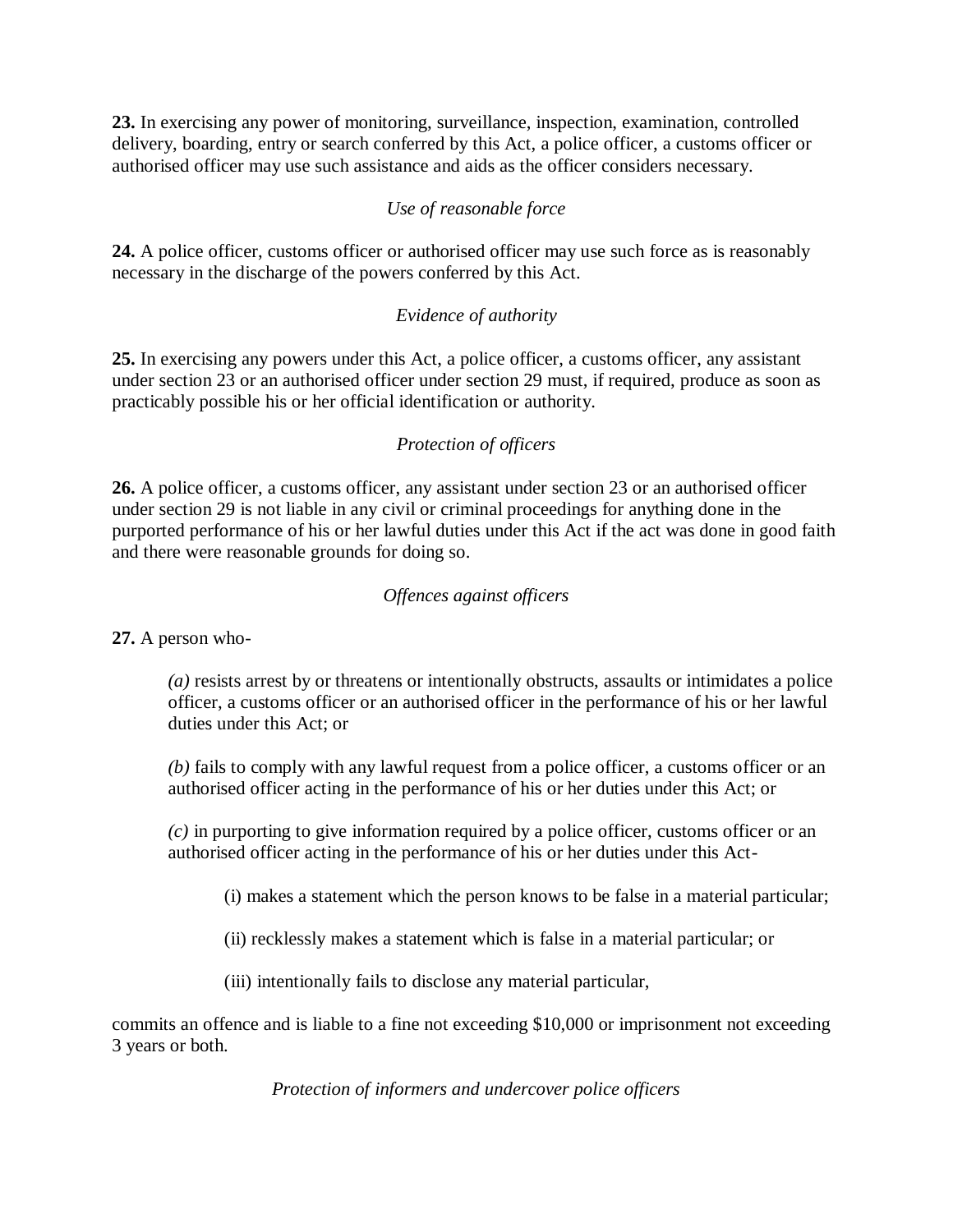**28.** Subject to subsection (3), no witness in any proceedings under this Act is obliged-

*(a)* to disclose -

(i) the name or address of any informant or undercover police officer who has given information with respect to an offence against this Act; or

(ii) the name and address of any person who has assisted in detecting, investigating or assisting with respect to the due administration or enforcement of this Act; or

*(b)* to answer any question if the answer would lead, or would tend to lead, to the discovery of the name, address or identity of such informant or undercover police officer, and the informant or undercover police officer is not a witness in the proceedings.

(2) If any record which is in evidence or liable to inspection in any proceedings contains an entry in which any such informant or undercover police officer is named or described or which might lead to his or her discovery, the court must cause all such entries to be concealed from view or to be obliterated so far as may be necessary to protect the information or such person from discovery.

(3) If in any proceedings before the court under this Act, the court, after full enquiry into the case, is satisfied that an informer wilfully made a material statement which the informer knew to be false or did not believe to be true, the court may permit enquiry and require full disclosure concerning the informer.

(4) If any other proceedings the court is of the opinion that justice cannot be fully done between the parties without disclosure of the name of an informer or another person who assisted in any investigation or the proceedings under this Act, the court may permit enquiry and require full disclosure concerning the informer or the other person.

## *Authorised officers*

**29.**-(1) The Commissioner of Police or the Comptroller of Customs may authorise a suitably qualified and trained person who is not a police officer or a customs officer to perform or exercise any function or power that may be performed or exercised by a police officer or a customs officer.

(2) The authorisation must be made in writing (including any writing in electronic form) and must specify-

*(a)* the function or the power that may be performed or exercised by the authorised person; and

*(b)* the term of the authorisation not exceeding 3 years, as the Commissioner or the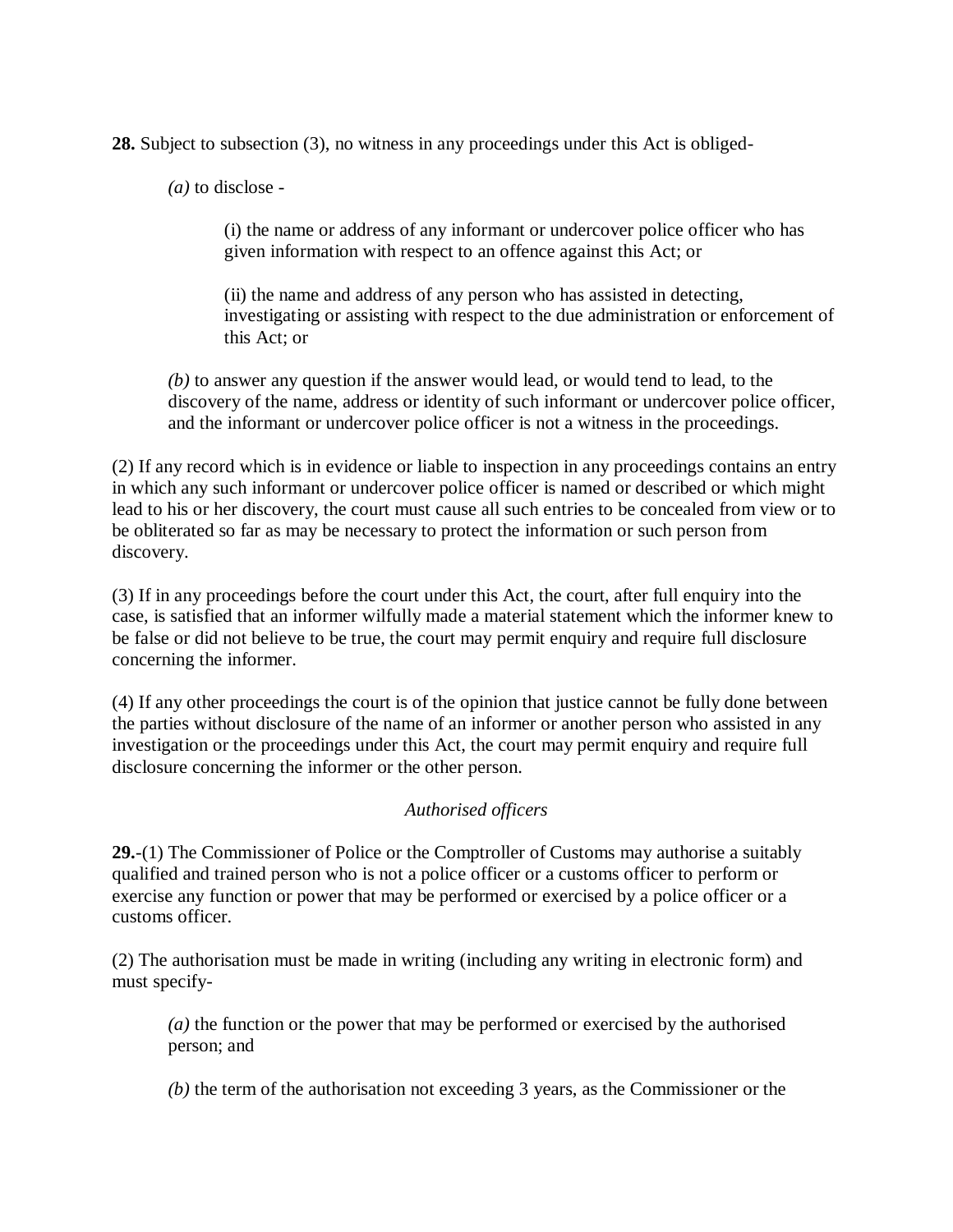Comptroller determines.

(3) The Commissioner or the Comptroller may extend any authorisation for a further term not exceeding 3 years.

(4) A person who is authorised under this section is taken to be a police officer or a customs officer for the purposes of this Act during the term of that person's authorisation.

(5) The Commissioner or Comptroller may revoke an authorisation for any of the following reasons-

- *(a)* incapacity;
- *(b)* neglect of duty;
- *(c)* misconduct;

*(d)* if the authorised person gives written notice to the Commissioner or Comptroller that the person wishes the authorisation to be revoked; or

*(e)* in any other circumstances where, in the opinion of the Commissioner or Comptroller, the authorisation is no longer necessary.

(6) If the person ceases to be an authorised person under this section, that person must surrender to the Commissioner or Comptroller all articles and documents received by the person in relation to the authorisation.

(7) The Commissioner or the Comptroller may authorise any suitably qualified person from any other country to perform or exercise any function or power that may be performed or exercised by a police officer or a customs officer under this Act.

*Division 5-Post seizure procedures*

*Disposal and storage of seized illicit drugs*

**30.**-(1) If scientific analysis of a sample indicates that it is a seized illicit drug, controlled chemical or controlled equipment, the seizing officer must forward a copy of the scientific analysis report to the Director of Public Prosecution.

(2) If the Commissioner of Police, in consultation with the Director of Public Prosecution, is of the opinion that proceedings are likely to be brought against any person and-

*(a)* physical preservation of all the seized illicit drugs, controlled chemicals or controlled equipment is not necessary for the purposes of any actual or contemplated proceedings under this Act;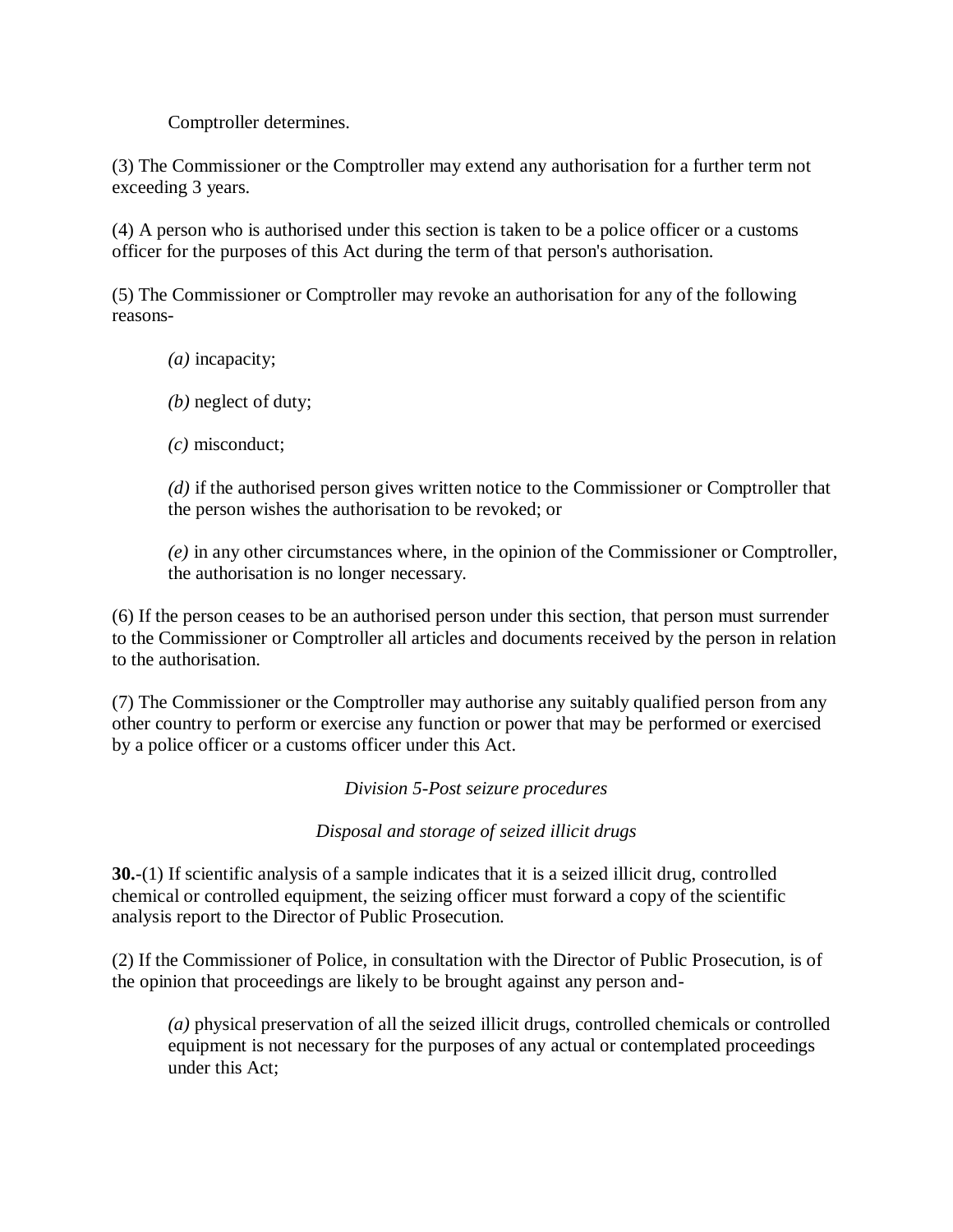*(b)* the seized drugs cannot be safely, securely or conveniently stored until the final determination of such proceedings; or

*(c)* the seized drugs may properly be used in the Fiji Islands for medical or scientific purposes, or in small amounts for the training of personnel responsible for carrying out functions under this Act;

the Commissioner of Police may apply to the court for an order for disposal of any part of the seized illicit drug, controlled chemical or controlled equipment or samples as they determine are not necessary to retain for the due administration of justice.

(3) If the Commissioner of Police, in consultation with the Director of Public Prosecution is satisfied that-

*(a)* the seized illicit drug, controlled chemical or controlled equipment is illegal property liable to forfeiture under this Act;

*(b)* the provisions of this section relating to the taking and analysis of samples have been complied with;

*(c)* sufficient samples have been taken, analysed and preserved to enable all material questions relating to the seized illicit drug, controlled chemical or controlled equipment to be property determined in any actual or contemplated proceedings under this Act; and

*(d)* any suspect or accused person in relation to the seizure has had reasonable opportunity to have samples independently analysed at that person's expense;

the Commissioner of Police may apply to the court for an order for disposal of the illicit drug, controlled chemical or controlled equipment.

(4) If, in relation to any seized illicit drug or controlled chemical, and after reasonable investigatory efforts, the Commissioner of Police in consultation with the Director of Public Prosecutions is-

*(a)* of the opinion that proceedings are not likely to be brought against any person for the reason only that no suspect has been identified or located; and

*(b)* satisfied that sufficient samples have been taken, analysed and preserved to enable all material questions relating to the seized illicit drug, controlled chemical or controlled equipment to be properly determined should any suspect be ultimately identified and proceedings be brought;

the Commissioner of Police may apply to the court for an order for disposal of such part of the seized illicit drug, controlled chemical or controlled equipment or samples that are not necessary to retain for the purposes of the due administration of justice.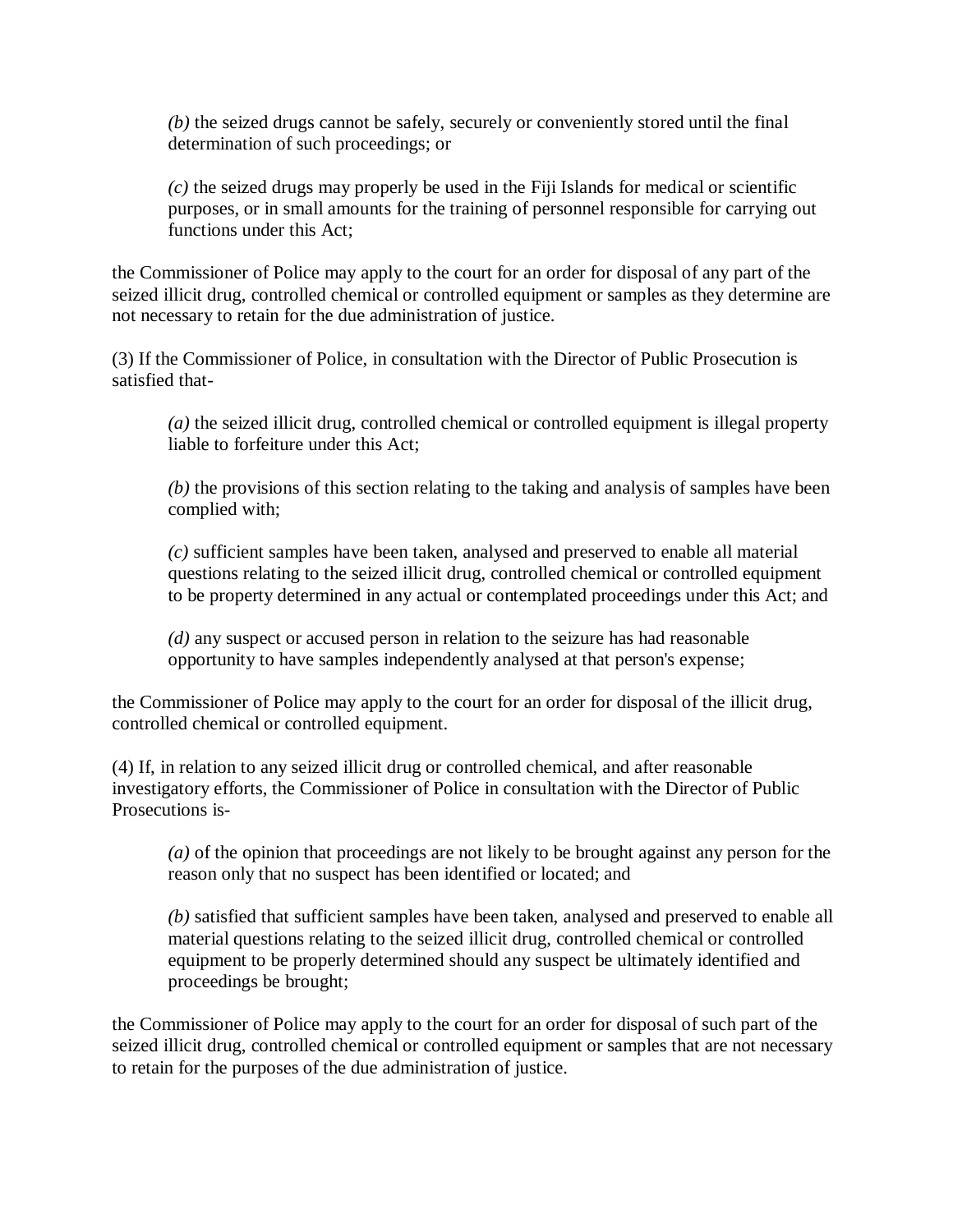(5) An illicit drug, controlled chemical or controlled equipment subject to an authorisation under subsection (3) or (4) must be disposed of only-

*(a)* by delivery to the Minister of Health for use exclusively in meeting the lawful medical, scientific or training needs; or

*(b)* by incineration, or such other safe means of destruction.

(6) Subject to this section, in any prosecution for an offence against this Act, a certificate or report -

*(a)* purporting to be signed by the officer in charge of carrying out a disposal order made under subsection (3) or (4) and two witnesses to the disposal; and

*(b)* stating that the illicit drug, controlled chemical or controlled equipment, the subject of an order, has been disposed of in accordance with the order;

is admissible in evidence.

(7) In the absence of evidence to the contrary, a certificate or report is admissible under subsection (6) as proof of the statements contained therein, without proof of the signature, expertise or official capacity of the person appearing to have signed it.

## *Forfeiture*

**31.** All goods, premises, craft, vehicle or any other property used in the commission of an offence against this Act shall, upon conviction of the owner, be forfeited to the State.

## **PART 4 - EVIDENTIARY MATTERS**

*Factual presumption relating to possession of illicit drugs*

**32.** Where in any prosecution under this Act it is proved that any illicit drug, controlled chemical or controlled equipment was on or in any premises, craft, vehicle or animal under the control of the accused, it shall be presumed, until the contrary is proved, that the accused was in possession of such illicit drug, controlled chemical or controlled equipment.

## *Factual presumption relating to samples*

**33.** If in any prosecution for an offence against this Act it is proved that a sample which was taken from any illicit drug or controlled chemical possesses particular properties, it is presumed that any such illicit drug or controlled chemical possesses the same properties.

*Admissibility of official records*

**34.**-(1) A copy-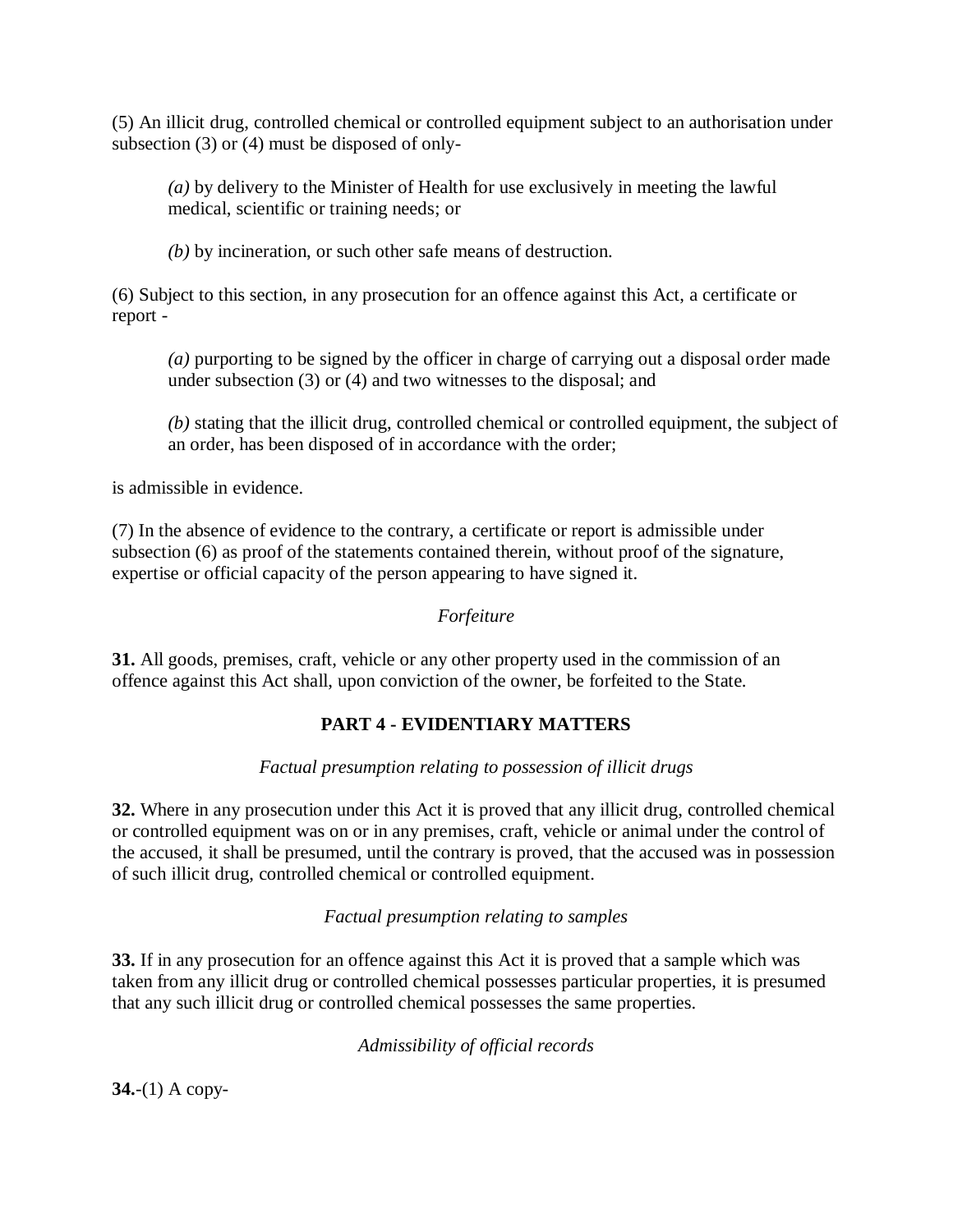*(a)* of any record of a Ministry, Department, agency, municipality or other body established by or under a written law; or

*(b)* of any statement containing information from the records kept by any such Ministry, Department, agency, municipality or other body;

purporting to be certified by an official having custody of that document or those records, is admissible in evidence in any prosecution for an offence against this Act.

(2) In the absence of evidence to the contrary, the copy is proof of the facts contained in the document, without proof of the signature or official character of the person purporting to have certified it.

# *Proof of prohibited import or export of an illicit drug under the laws of another country*

**35.** A certificate purporting to be issued by or on behalf of another country to the effect that the import or export of an illicit drug, controlled chemical or controlled equipment is prohibited by the law of that country is for the purpose of any proceedings under this Act, *prima facie* evidence of the matters stated in the certificate.

## *Analyst certificate as evidence*

**36.**-(1) In any proceedings under this Act, the production of a certificate purporting to be signed by a Government analyst is *prima facie* evidence of the facts stated in the certificate.

(2) A copy of the analyst certificate must be served by or on behalf of the prosecutor on the accused or his or her defence counsel at least 42 working days before the hearing at which the certificate is to be tendered as evidence and the accused must be informed in writing that the prosecutor does not propose to call the person who made the analysis as a witness.

(3) If the accused intends to cross-examine the analyst, the accused must, in writing give the prosecution at least 21 working days' notice of his or her intention to do so to enable the prosecution to produce the analyst at the hearing.

## *Offence of interfering with evidence*

**37.** Any person who-

*(a)* unlawfully interferes with, uses, takes or disposes of an seized illicit drug, controlled chemical or controlled equipment or any sample thereof;

*(b)* unlawfully interferes with or falsifies the results of any analysis with the intention of interfering with the proper course of justice; or

*(c)* without lawful authority, removes, alters, destroys, or in anyway interferes with any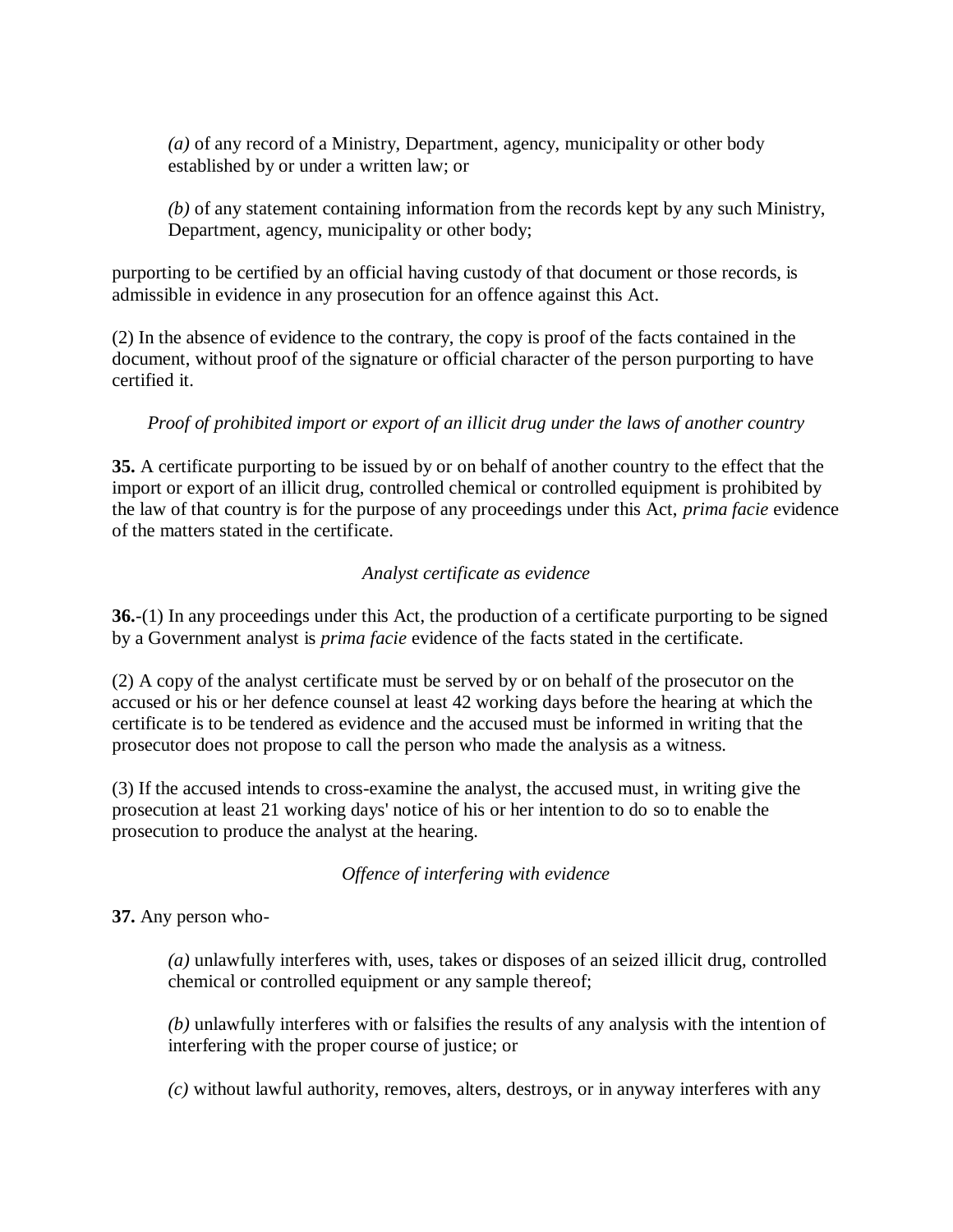seized document,

commits an offence and is liable on conviction to a fine not exceeding \$250,000 or imprisonment not exceeding 7 years or both.

## **PART 5 - MISCELLANEOUS**

## *Regulations*

**38.**-(1) The Minister may make regulations to give effect to the provisions of this Act, in particular to prescribe forms necessary for the purpose of this Act.

(2) The Minister may amend any Schedule by regulations.

*Repeal*

**39.** The provisions of the Dangerous Drugs Act (Cap. 114) which are substituted or replaced by the provisions of this Act are repealed.

# **SCHEDULE 1**

 $\overline{\phantom{a}}$ 

(*Section 2*)

# **ILLICIT DRUGS**

This Schedule includes-

*(a)* the following illicit drugs, designated by their international non-proprietary names or the names used in international conventions in force;

*(b)* their isomers, unless specifically exempted, whenever the existence of such isomers is possible within the specific chemical or designation;

*(c)* their esters and ethers, unless specifically excepted, whenever the existence of such esters and ethers is possible;

*(d)* their salts, including the salts of esters, ethers and isomers, whenever the existence of such salts is possible;

*(e)* preparations of illicit drugs unless exempted by law.

PART 1 - *DRUGS LISTED IN SCHEDULE IV OF THE CONVENTION ON NARCOTIC DRUGS 1961*

Acetorphine Acetyl-alpha-methyl- Methyl -3fentanyl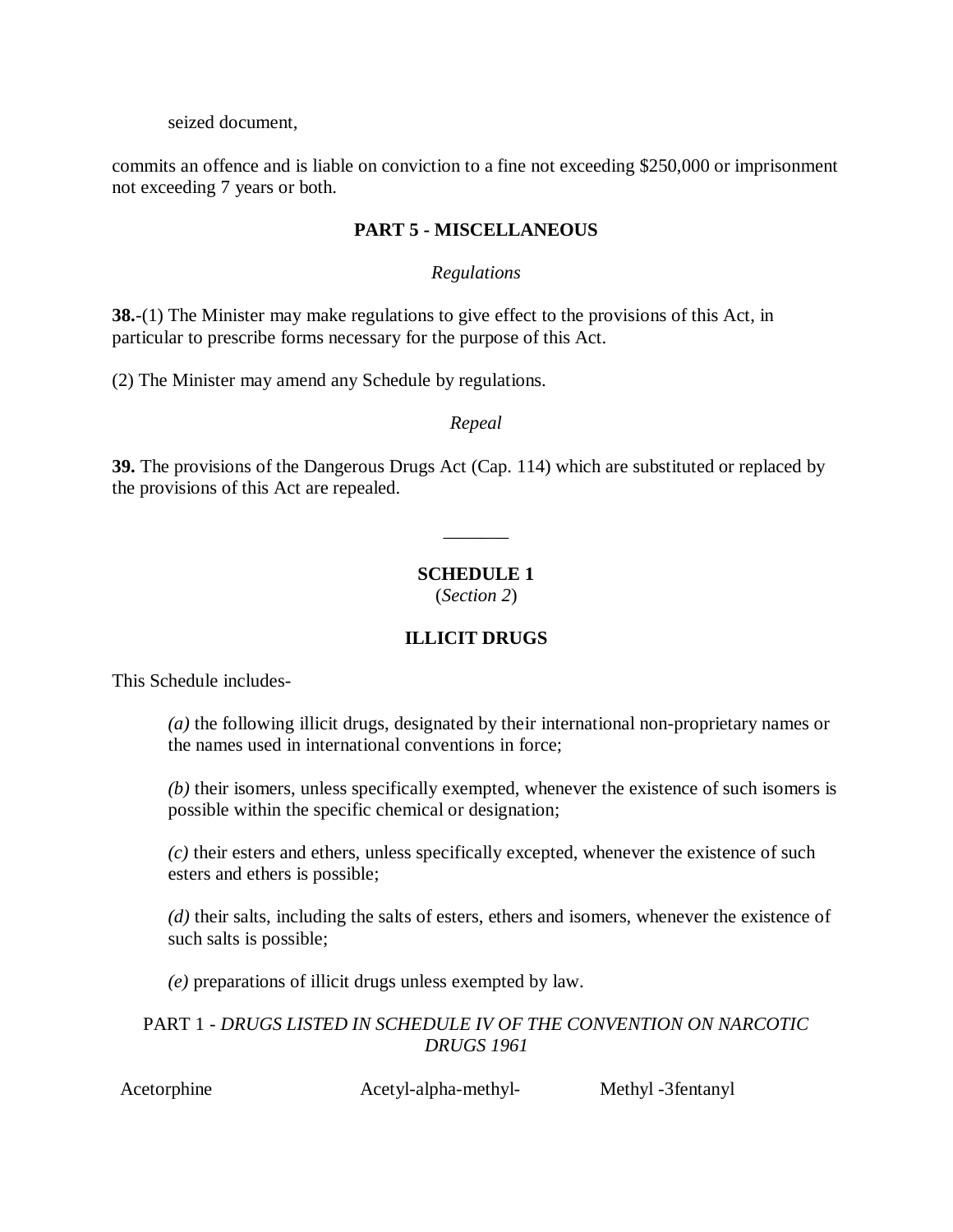| Cannabis and   | fentanyl               | Methyl-3thio-       |
|----------------|------------------------|---------------------|
| Cannabis resin | Alphacetylmethadol     | fentanyl            |
| Desomorphine   | Alpha-methylfentanyl   | <b>MPPP</b>         |
| Etorphine      | Beta-hydroxyfentanyl   | Para-fluorofentanyl |
| Heroin         | Beta-hydroxy-methyl-3- | <b>PEPAP</b>        |
| Ketobemidone   | fentanyl               | Thiofentanyl        |

## PART 2 - *DR UGS LISTED IN SCHEDULE I OF THE CONVENTION ON PSYCHOTROPIC SUBSTANCES 1971*

| <b>Brolamphetain</b> |
|----------------------|
| Cathinone            |
| DET                  |
| <b>DMA</b>           |
| <b>DMHP</b>          |
| <b>DMT</b>           |
| <b>DOET</b>          |
| Eticyclidine         |
|                      |

Brolamphetainine Etryptamine Parahexyl Lysergide PMA MDA Psilocine, psilotsin Mescaline Psilocybine<br>
Methcathinone Rolicyclidine Methcathinone Rolicyclidin<br>
Methyl-4 anuinorex STP, DOM Methyl-4 anuinorex MMDA Tenamphetamine MDMA Tenocyclidine N-hydroxy MDA TMA

N-ethyl MDA Tetrahydrocannabinol

PART 3 - *DRUGS LISTED IN SCHEDULE I OF THE CONVENTION ON NARCOTIC DRUGS 1961*

| Acetylmethadol       | Ethylmethyl-           | Normorphine           |
|----------------------|------------------------|-----------------------|
| Alfentanil           | thiambutene            | Norpipanone           |
| Ally1prodine         | Etonitazene            | Opium                 |
| Alphameprodine       | Etoxeridine            | Oxycodone             |
| Alphamethadol        | Fentanyl               | xymorphone            |
| Alphamethylthio-     | Furethidine            | Pethidine             |
| fentanyl             | Hydrocodone            | Pethidine             |
| Alphaprodine         | Hydromorphinol         | intermediate A        |
| Anileridine          | Hydromorphone          | (4-cyano-lmethyl-     |
| Benzethidine         | Hydroxypethidine       | 4-phenyl-piperidine)  |
| Benzylmorphine       | Isomethadone           | Pethidine             |
| Betacety1methadol    | Levomethorphan         | intermediate B        |
| Betamerprodine       | Levomoramide           | (4phenylpiperidine-4- |
| Bethamethadol        | Levophenacylmorphan    | carboxylic acid       |
| Betaprodine          | Levorphanol            | ethylester)           |
| Bezitramide          | Metazocine             | Pethidine             |
| Clonitazene          | Methadone              | intermediate C        |
| Coca (leaf)          | Methadone intermediate | $(1-methyl-4)$        |
| Cocaine              | $(4-cyano-2-dimethyl-$ | Phenylpiperidine-     |
| Codoxime             | amino-4,4-diphenyl     | 4-carboxylic acid)    |
| Concentrate of poppy | butane)                | Phenadoxone           |
| straw                | Methyldesorphine       | Phenampromide         |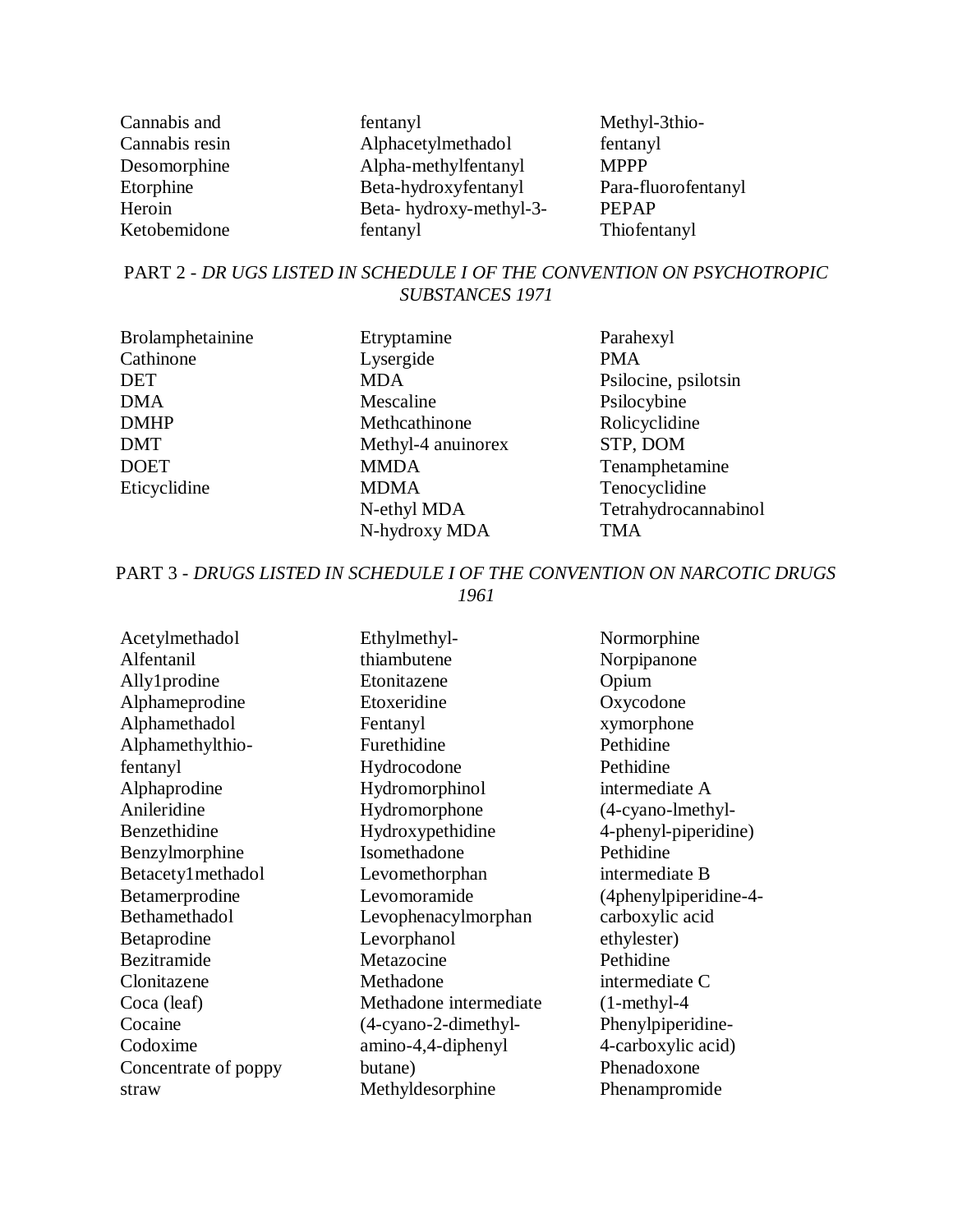| Dextromoramide      | Methyldihydromorphine | Phenazocine    |
|---------------------|-----------------------|----------------|
| Diampromide         | Metopon               | Phenomorphan   |
| Diethylthiambutene  | Moramide              | Phenoperidine  |
| Difenoxin           | Morpheridine          | Piminodine     |
| Dihydromorphine     | Morphine              | Piritramide    |
| Dimenoxadol         | Morphine methobromide | Proheptazine   |
| Dimepheptanol       | and other pentavalent | Properidine    |
| Dimethylthiambutene | nitrogen morphine     | Racemethorphan |
| Dioxaphetyl         | derivatives           | Racemoramide   |
| 1 butyrate          | Morphine-N-oxide      | Racemorphan    |
| Diphenoxylate       | Myrophine             | Sufentanil     |
| Dipipanone          | Nicomorphine          | Thebacon       |
| Drotebanol          | Noracymethadol        | Thebaine       |
| Ecgonine,           | Norlevorphanol        | Tilidine       |
| its esters and      | Normethadone          | Trimeperidine  |
| derivatives         |                       |                |

PART 4 - *DRUGS LISTED IN SCHEDULE II OF THE CONVENTION OF NARCOTIC DRUGS 1961*

| Acetyldihydrocodeine | Ethylmorphine | Pholcodine |
|----------------------|---------------|------------|
| Codeine              | Nicodicodine  | Propiram   |
| Dextropropoxyphene   | Nicocodine    |            |
| Dihydrocodeine       | Norcodeine    |            |

## PART 5 - *DRUGS LISTED IN SCHEDULE II OF THE CONVENTION ON PSYCHOTROPIC SUBSTANCES 1971*

| Amphetamine     | Methamphetamine          | Phenmetrazine   |
|-----------------|--------------------------|-----------------|
| Dexamphetamine  | Methamphetamine racemate | Secobarbital    |
| Fenetylline     | Methaqualone             | <b>Zipeprol</b> |
| Levamphetaminee | Methylphenidate          |                 |
| Mecloqualone    | Phencyclidine            |                 |

PARTY 6 - *DRUGS LISTED IN SCHEDULE III OF THE CONVENTION ON PSYCHOTROPIC SUBSTANCES 1971*

Amobarbital Cathine Pentazocine Buprenorphine CyclobarbitaL Pentobarbital Butalbital Glutethimide Flunitrazepam

## PART 7 - *DRUGS LISTED IN SCHEDULE IV OF THE CONVENTION ON PSYCHOTROPIC SUBSTANCES 1971*

Allobarbital Ethinamate Methylprylon<br>Albrazolam Ethyl loflazenate Midazolam Alprazolam Ethyl loflazepate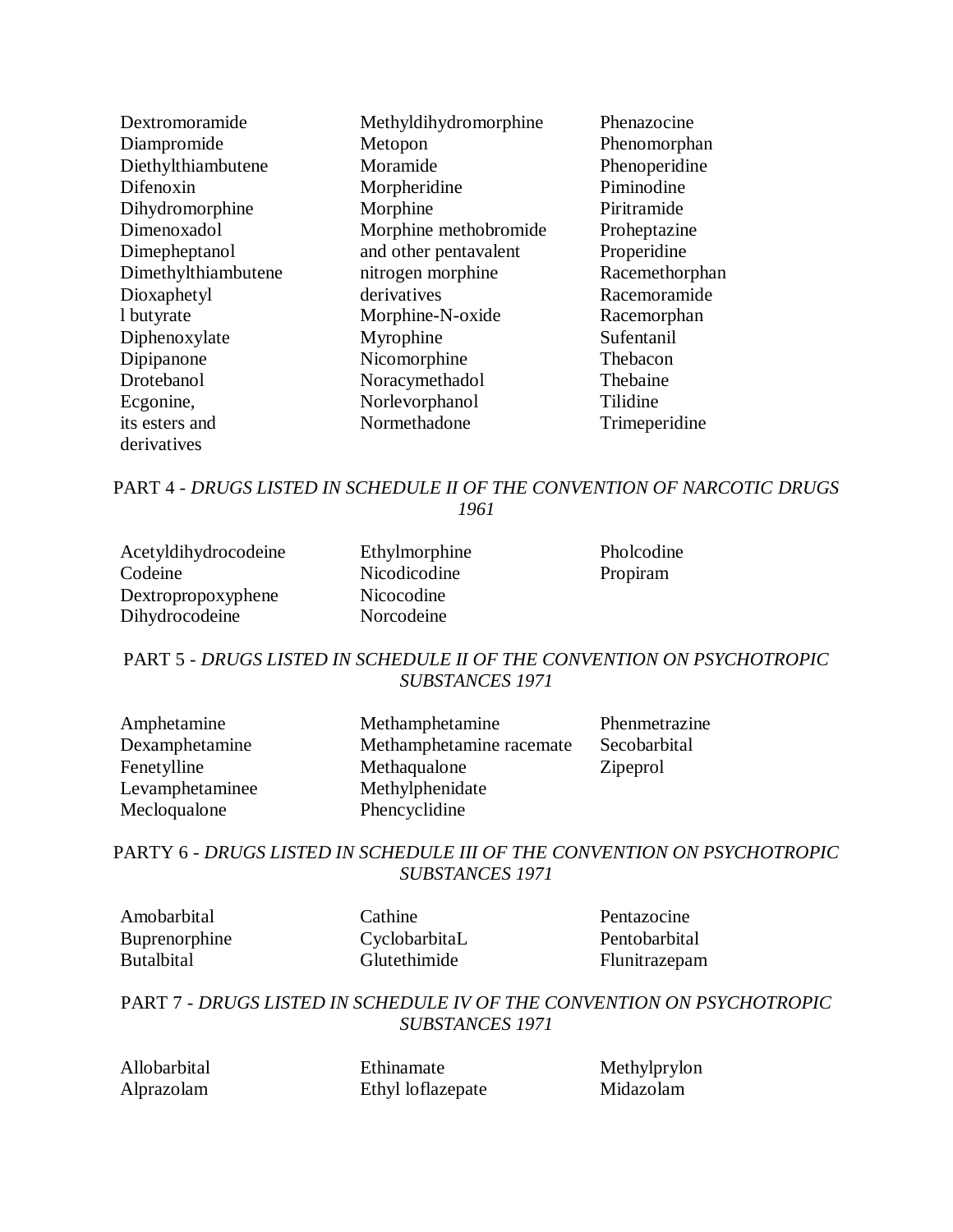| Aminorex          | Etilamphetamine      | Nimetazepam     |
|-------------------|----------------------|-----------------|
| Amphepramone      | Fencamfamin          | Nitrazepam      |
| <b>Barbital</b>   | Fenproporex          | Nordazepam      |
| Benzphetamine     | Fludiazepam          | Oxazepam        |
| <b>Bromazepam</b> | Flurazepam           | Oxazolam        |
| <b>Brotizolam</b> | Halazepam            | Pemoline        |
| Butobarbital      | Haloxazolam          | Phendimetrazine |
| Camazepam         | Ketazolam            | Phenobarbital   |
| Chlordiazepoxide  | Lefetamine           | Phentermine     |
| Clobazam          | Loprazolam           | Pinazepam       |
| Clonazepam        | Lorazepam            | Pipradrol       |
| Clorazepate       | Lormetazepam         | Prazepam        |
| Clotiazepam       | Mazindol             | Pyrovalerone    |
| Clozazolam        | Medazepam            | Secbutabarbital |
| Delorazepam       | Mefenorex            | Temazepam       |
| Diazepam          | Meprobamate          | Tetrzepam       |
| Estazolam         | Mesocarb             | Triazolam       |
| ethcholoryynol    | Methylpheno-barbital | Vinylbital      |

## PART 8 - *OTHER ILLICIT DRUGS*

Ketamine Khat Gamma-hydroxybutyrate (GHB) Gamma-butyrolactone (GBL) 1,4-butanediol (tetramethylene glycol) Anabolic and androgenic substances Growth hormones Cannabis fruit Cannabis plant (whether fresh, dried, or otherwise) - that is, any part of any plant of the genus *cannabis* except a part from which all the resin has been extracted. Cannabis seed Cannabis oil 4-bromo 2,5 dimethoxyamphetamine (Bromo DMA)

#### **SCHEDULE 2**

 $\overline{\phantom{a}}$ 

(*Section 2*)

#### **CONTROLLED CHEMICALS**

This schedule includes-

*(a)* the following substances designated by their international non-proprietary name used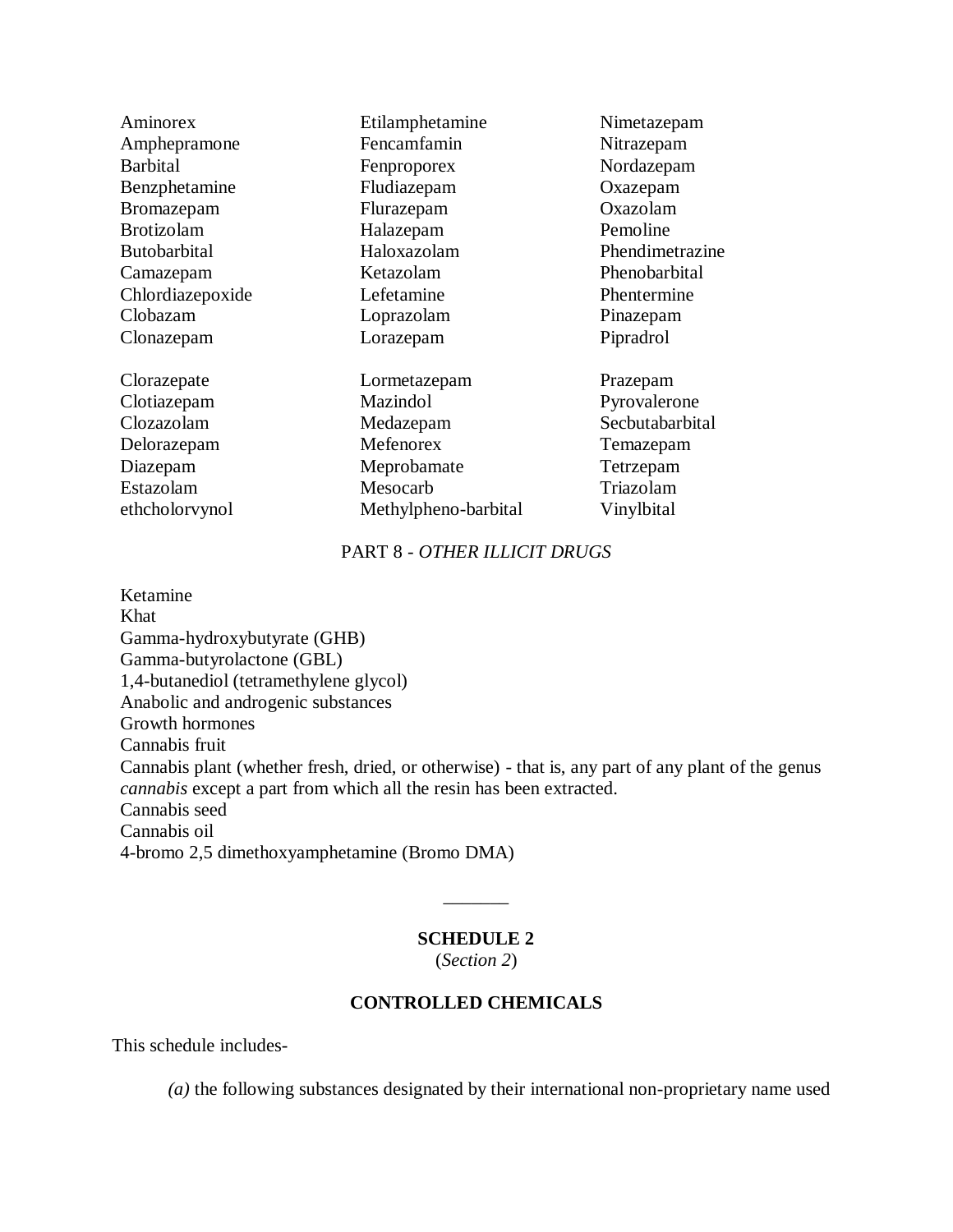in the international conventions in force;

*(b)* the salt if these substances, whenever the existence of such salts is possible, with the exception of sulphur acid and hydrochloric acid.

Part 1:

| Ephedrine             | N-acetylantharanilic acid |
|-----------------------|---------------------------|
| Ergometrine           | Isosafrole                |
| Ergotamine            | 3, 4 methylenedioxphenyl- |
| Lysergic acid         | 2-propanone               |
| 1-pheny 1-2 propanone | Piperonal                 |
| Pseudoephedrine       | Safrole                   |
| Norephedrine          |                           |
|                       |                           |

Part 2:

Acetone Methylethyl Anthranilic acid Ketone Phenylacetic acid Sulphuric acid Piperidine Toluene

Acetic anhydride Hydrochloric acid Ethylether Potassium permanganate

#### **SCHEDULE 3**

 $\overline{\phantom{a}}$ 

(*Section 2*)

## **CONTROLLED EQUIPMENT**

The following are controlled equipment-

*(a)* Encapsulating machines

- *(b)* Machines used to prepare, make, manufacture or produce tablets
- *(c)* Rotary evaporators

*(d)* Laboratory equipment with a capacity for large volume productions (e.g. round bottom flasks of 25 litres or above and related condensers, separating funnels and heating apparatus)

Passed by the House of Representatives this 16th day of June 2004.

Passed by the Senate this 25th day of June 2004.